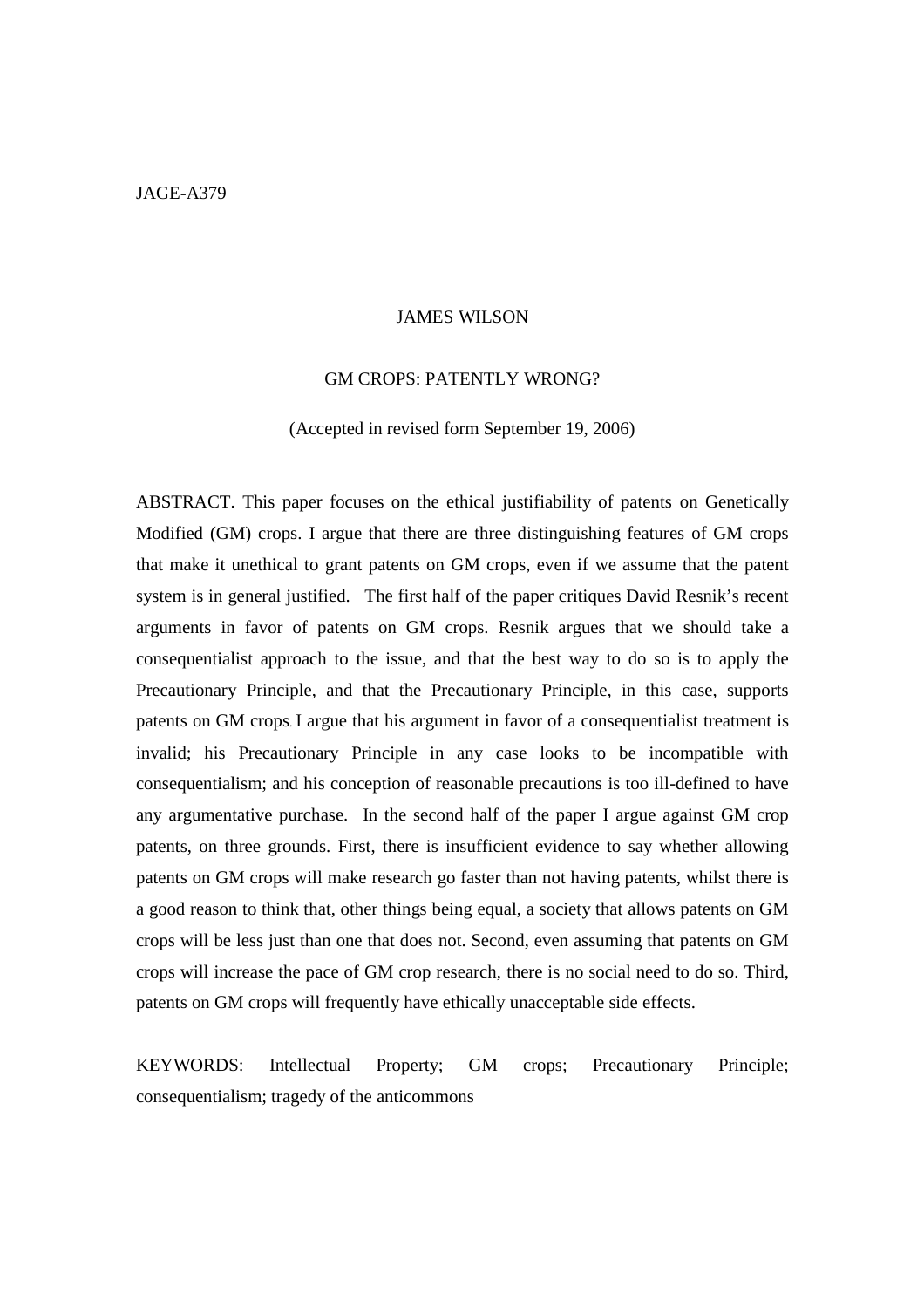#### 1. INTRODUCTION

Much has been written about broad question of the ethical justifiability of genetically modified (GM) crops.<sup>1</sup> This paper focuses on the narrower question of the ethical justifiability of *patents* on GM crops. This narrower question will be ethically pressing only if two assumptions hold. The first assumption is that GM crops are, considered in terms of their *intrinsic qualities*, morally permissible; for if the very process of genetic modification were wrong irrespective of its consequences, there would be little to be gained by inquiring whether we should allow patents on such processes. The second assumption is that the patent system in general is justified: for if patents in general are unjustified, there would be little point in enquiring whether patents on GM crops (which are clearly more ethically problematic than patents on, say, chairs or workbenches) are justified.<sup>2</sup>

So in what follows, I shall assume that the process of genetic modification is not intrinsically wrong, and that insofar as GM crops present ethical challenges for us, they do so for reasons that are *extrinsic* to the process of genetic modification – reasons hence that are inseparable from the effects that such crops may have. I shall argue that there are special features of GM crops tha6 make it appropriate not to grant patents on GM crops, even if we think that the patent system is in general justified.<sup>3</sup>

<sup>1</sup> See for example Nuffield, 1999, and Food Ethics Council, 1999.

<sup>2</sup> If either, or both, of these assumptions were *not* to hold, then the question would still be worth asking, but would not be as pressing. For even if GM crops were intrinsically wrong, it would still be a live question as to whether patents should be prohibited, given that some argue that it is inappropriate to include a morals clause in patent law. And even if the patent system were not in general justified, it would still be debatable whether, given that we allow patents on other items, it would be fair or unfair to withhold patents on GM crops. Thanks to an anonymous referee for pressing me on this point.

<sup>3</sup> I shall here assume that the patent system is justified on grounds of social utility, rather than, for example, fairness or natural rights. It is in difficult in general to give a natural rights or fairness based justification for Intellectual Property Restrictions (Hettinger, 1989, Wilson, forthcoming), and the difficulties in the case of patents are greater than for any other kind of Intellectual Property. This is because patents interfere more with the freedom of action of others than do other forms of Intellectual Property. For instance, copyright merely prevents the *copying* of the expression of ideas in a work: the same or similar expression of ideas does not infringe the copyright if it is uninfluenced by the original work. However, lack of influence by the material contained in a given patent claim is no defence against a charge of patent infringement. But it is hard to see how any plausible conception of either fairness or natural rights could entail that such unknowing patent infringements are wrong. (Pogge, 2006) Hence mainstream accounts of the moral basis for patents tend to appeal only to their social utility.

Assuming that the justification for patents is social utility, the patent system in general will be justified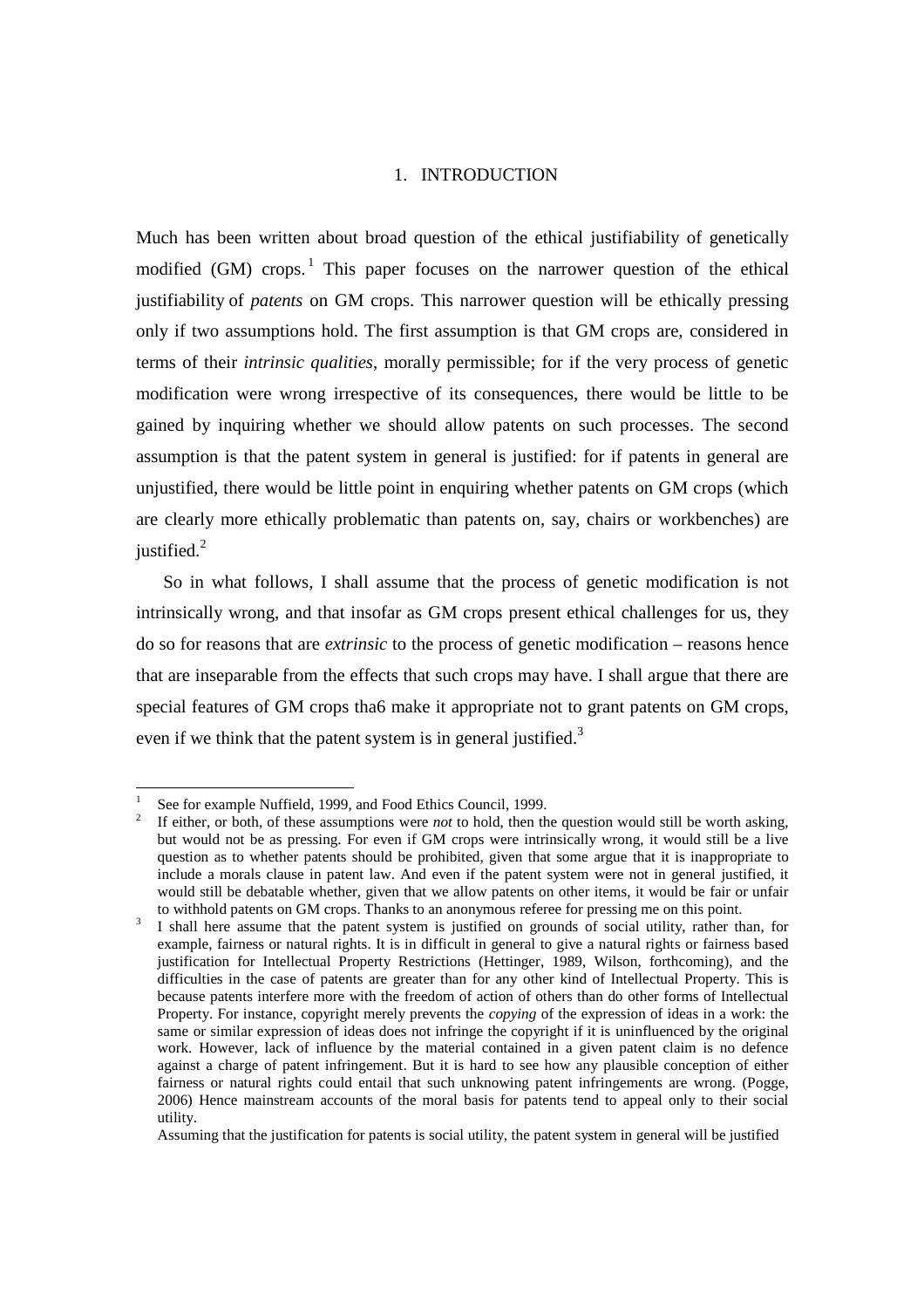It is important to remember from the outset that there are already various categories of inventions that are excluded from counting as patentable subject matter in most states. First, inventions that are not technical in nature are excluded (you cannot patent a scientific theory or a new method of taking a penalty kick); second, inventions that are immoral or contrary to public order are excluded (for instance, in the UK you cannot patent landmines, since the Landmines Act 1998<sup>4</sup>); third, methods of surgical and veterinary treatment are excluded in many countries;<sup>5</sup> and fourth, some countries have taken advantage of Article 27.3(b) of the Trade Related Aspects of International Property (TRIPS) Agreement to exclude patents on animals other than micro-organisms.<sup>6</sup>

In each of these categories of cases, we can see fairly obvious reasons why excluding such items from counting as patentable subject matter is thought to be better for society. Scientific theories are excluded from patentability because they are the basic tools by which we construct new knowledge. Scientific progress requires the ability to use this knowledge unencumbered by the need to purchase licenses, and so allowing patents on scientific theories would seriously hamper scientific progress.<sup>7</sup>

Immoral inventions and inventions contrary to public order are excluded because of the social function that the patent system aims to fulfill: patents are rewards that we hand out to the inventors of useful new items, on the assumption that providing such rewards will give an effective incentive to ensure that an adequate number of such inventions are produced. But where an invention is such as to cause public outrage, many feel

only if the cost/benefit ratio for patents is better than any other alternative system for securing an adequate supply of useful new inventions. It is by no means obvious that this is in fact the case: we simply lack the relevant data that would allow us to make such comparisons. (Svatos, 1996) For a systematic overview of the different options in encouraging innovation, see Scotchmer, 2004.

<sup>4</sup> See UK Patent Office (2006), comments to Section 1(3) and 1(4). TRIPS article 27(2) allows, but does not require signatories to have a morality clause in their patent legislation: "Members may exclude from patentability inventions, the prevention within their territory of the commercial exploitation of which is necessary to protect ordre public or morality, including to protect human, animal or plant life or health or to avoid serious prejudice to the environment, provided that such exclusion is not made merely because the exploitation is prohibited by their law."

<sup>5</sup> In some other jurisdictions (notably the US), it is possible to obtain these patents, but you cannot sue for infringement on such methods. For more on patents on medical treatments, see Piper, 2003.

<sup>6</sup> TRIPS 27.3(b) states that members may exclude from patentability "plants and animals other than micro-organisms, and essentially biological processes for the production of plants or animals other than non-biological and microbiological processes. However, Members shall provide for the protection of plant varieties either by patents or by an effective sui generis system or by any combination thereof." The article has given rise to a large body of literature: see Tansey, 1999 for an overview of the relevant issues. 7

I put forward an interpretation of why we do not allow patents on athletic manoeuvres in section 3.1.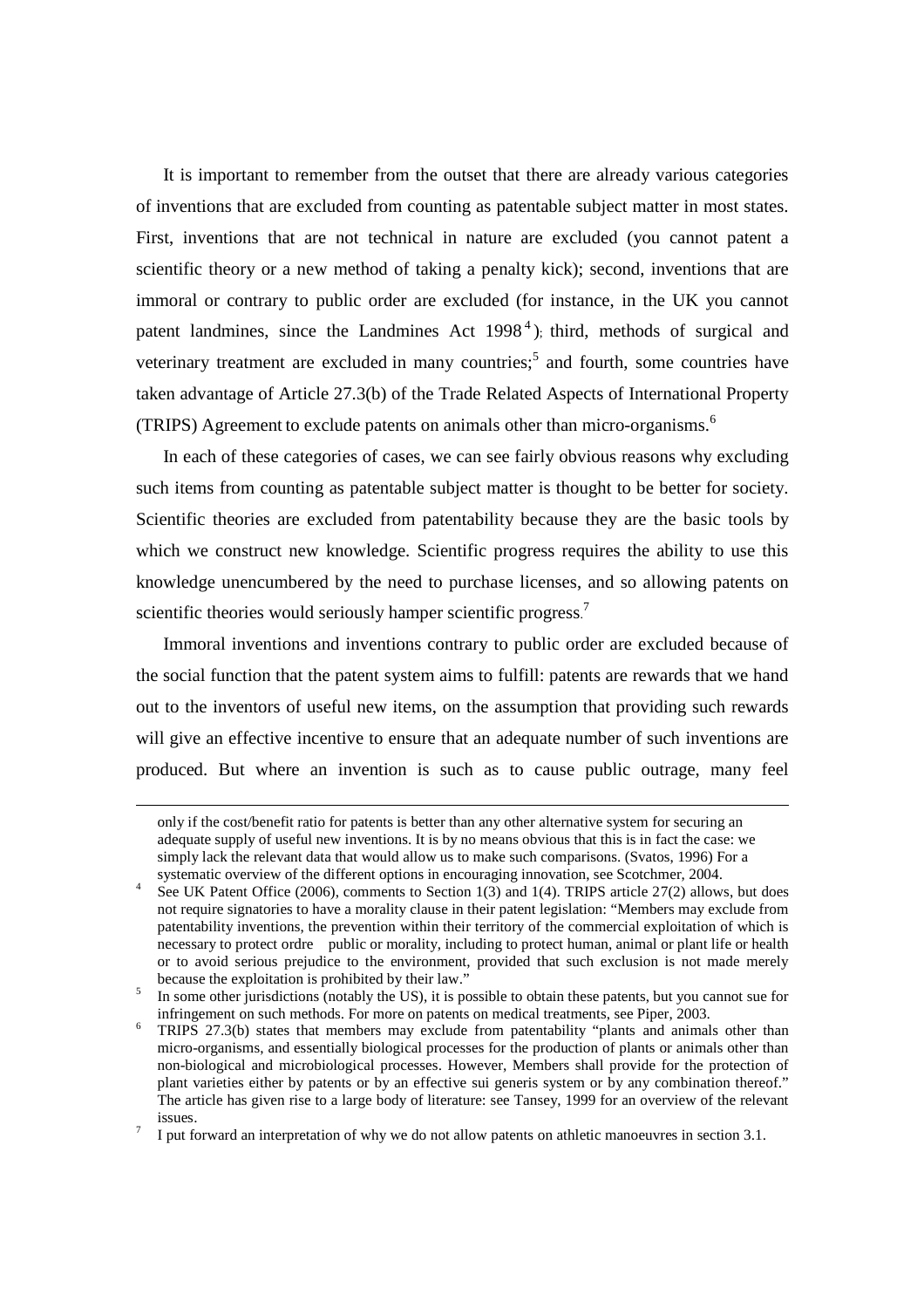uncomfortable with the idea of the patent system rewarding people who produce such items.<sup>8</sup>

Patents on surgical and veterinary treatments would allow the holder of the patent to prevent all others from using the treatment; but it seems wrong to many to prevent skilled professionals from freely using a technique that could save lives or prevent suffering.<sup>9</sup> And, lastly, patents seem to some to imply that the patent holder is entitled to a form of ownership over the patented item because it is his or her invention; but many have moral qualms about thinking of human beings as inventors or "authors" of living organisms in this sense. $10$ 

Resnik (2004) has recently addressed the topic of patents on GM crops at length, reaching the conclusion that we should allow such patents, subject to various ethical safeguards. The next section dissects the argument Resnik puts forward, and shows it to be invalid. In section 3, I argue against GM crop patents on three grounds. First, there is insufficient evidence to say whether allowing patents on GM crops will make research go faster than not having patents, whilst there is a good reason to think that, other things being equal, a society that allows patents on GM crops will be less just than one that does not. Second, even assuming that patents on GM crops will increase the pace of GM crop research, there is no social need to do so. Third, patents on GM crops will frequently have ethically unacceptable side effects.

There are clear difficulties with getting patent examiners to judge on whether individual patents are contrary to public order or morality. For in a pluralistic society, we can expect there to be deep differences of opinion about whether a particular invention (say, an abortifacient) *is* contrary to public order or morality. If the patent examiner were expected to make these choices, then it would be difficult to avoid charges of arbitrariness and illiberality. So in practice in most jurisdictions, patent examiners have been unwilling to apply the morals clause except in certain very clearly defined cases. For example, the UK patent examination guidelines suggest that the morals clause should only be applied where there is both a clear legislative intent that inventions of a certain kind should be outlawed on moral grounds, and where the invention clearly is of this kind. (UK Patent Office, 2006)

<sup>&</sup>lt;sup>9</sup> There is an interesting apparent inconsistency here: patents on pharmaceuticals seem to raise exactly the same ethical worries of denying people access to lifesaving treatments. So if the arguments for excluding patents on methods of surgical and veterinary treatment are sound, then they should also rule out patents on pharmaceuticals; similarly if the arguments for allowing patents on pharmaceuticals are sound, then they should also show that patents on surgical techniques are legitimate. (Such inconsistencies provide us with a useful reminder not to take what is legally permissible too seriously as a guide to what is morally permissible).

<sup>10</sup> This understanding of patents has been disputed by the Biotech industry, which argues that we should think of patents as solely economic instruments: according to this way of thinking, granting a patent on an organism does not imply either that the patent holder *owns* the organism patented, or that the patent holder is the "author" of the life form. For more on this debate, see Sagoff (2002)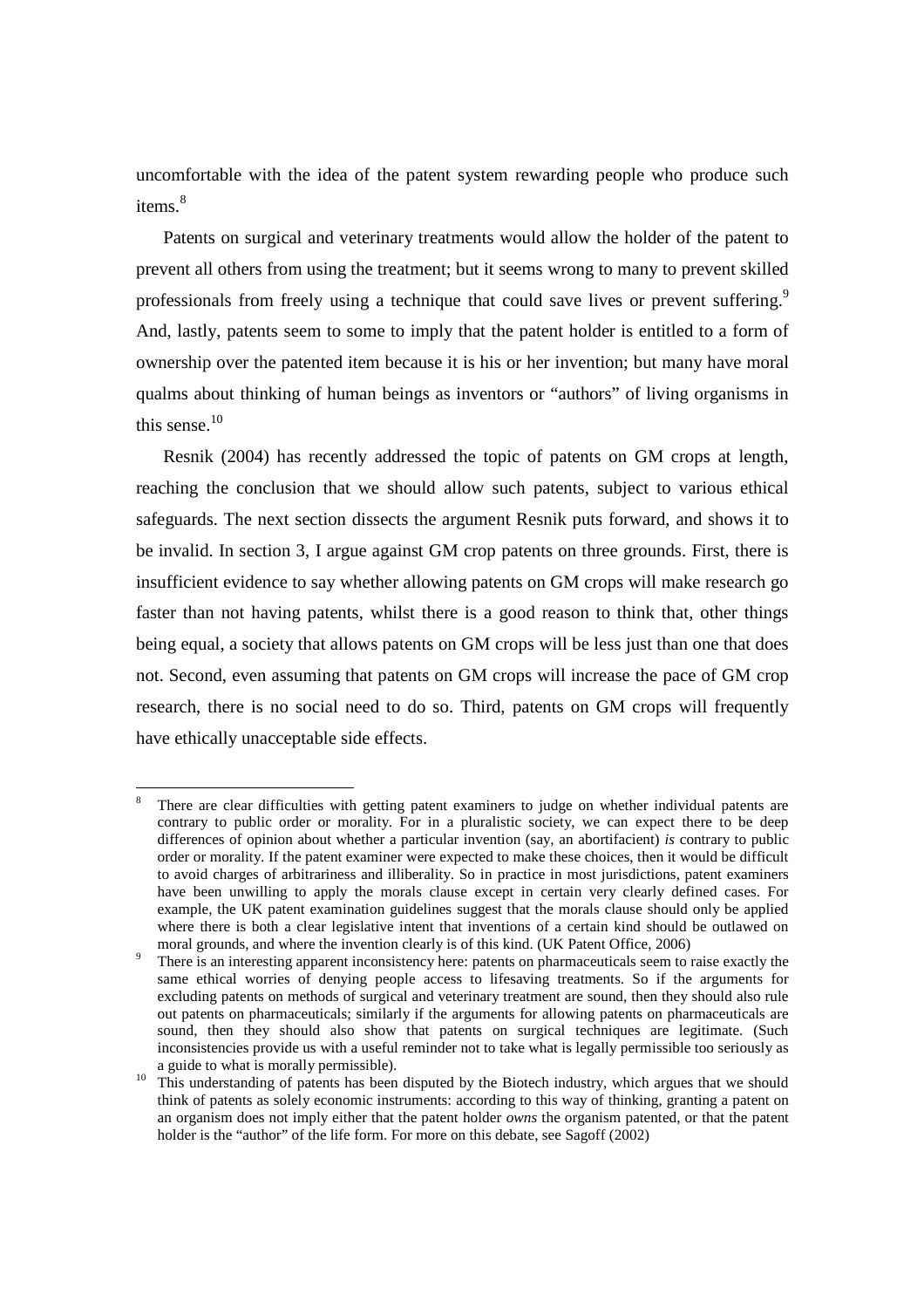# 2. RESNIK'S ARGUMENT FOR PATENTS ON GM CROPS

Resnik's argument in favor of patents on GM crops follows three stages. The first stage aims to show that we should use consequentialist moral reasoning to decide whether to allow patents on GM crops. The second stage argues that the appropriate way to apply consequentialist moral reasoning under conditions of uncertainty (as we have in the case of patents on GM crops) is to apply the Precautionary Principle, which Resnik understands to be a matter of taking reasonable precautions to avoid plausible threats. The third stage argues that taking reasonable precautions to avoid the plausible threats posed by GM crops requires us merely to regulate the scope of such patents, and that not granting patents at all on GM crops would be *unreasonable* in view of the of the degree of threat GM crops pose.

I argue that each stage of Resnik's argument is flawed. The first stage makes two mistakes in moral theory. First, it wrongly equates deontological moral reasons with absolute reasons – that is, reasons to think that actions or policies are right or wrong *quite irrespective of their consequences.* However, while it is true that all absolute moral reasons are rightly characterized as deontological, it is not true that all deontological moral reasons are absolute. Hence it does not follow from the absence of absolute moral reasons either for or against patents on GM crops that there are no deontological moral reasons for or against them. Second, Resnik falsely assumes that moral reasons will be either absolute or consequentialist, and thus reasons fallaciously that *given* the lack of absolute moral reasons, the morality of patents on GM crops must turn *solely* on consequentialist grounds.

I argue that the Precautionary Principle, as Resnik envisages it, is not sufficiently determinate to allow us to decide whether we should grant patents on GM crops or not; and given this, his third stage, in which he attempts to argue that allowing patents on GM crops is a more reasonably precautionary approach than not doing so, is unconvincing.

### *2.1. Two mistakes in moral theory*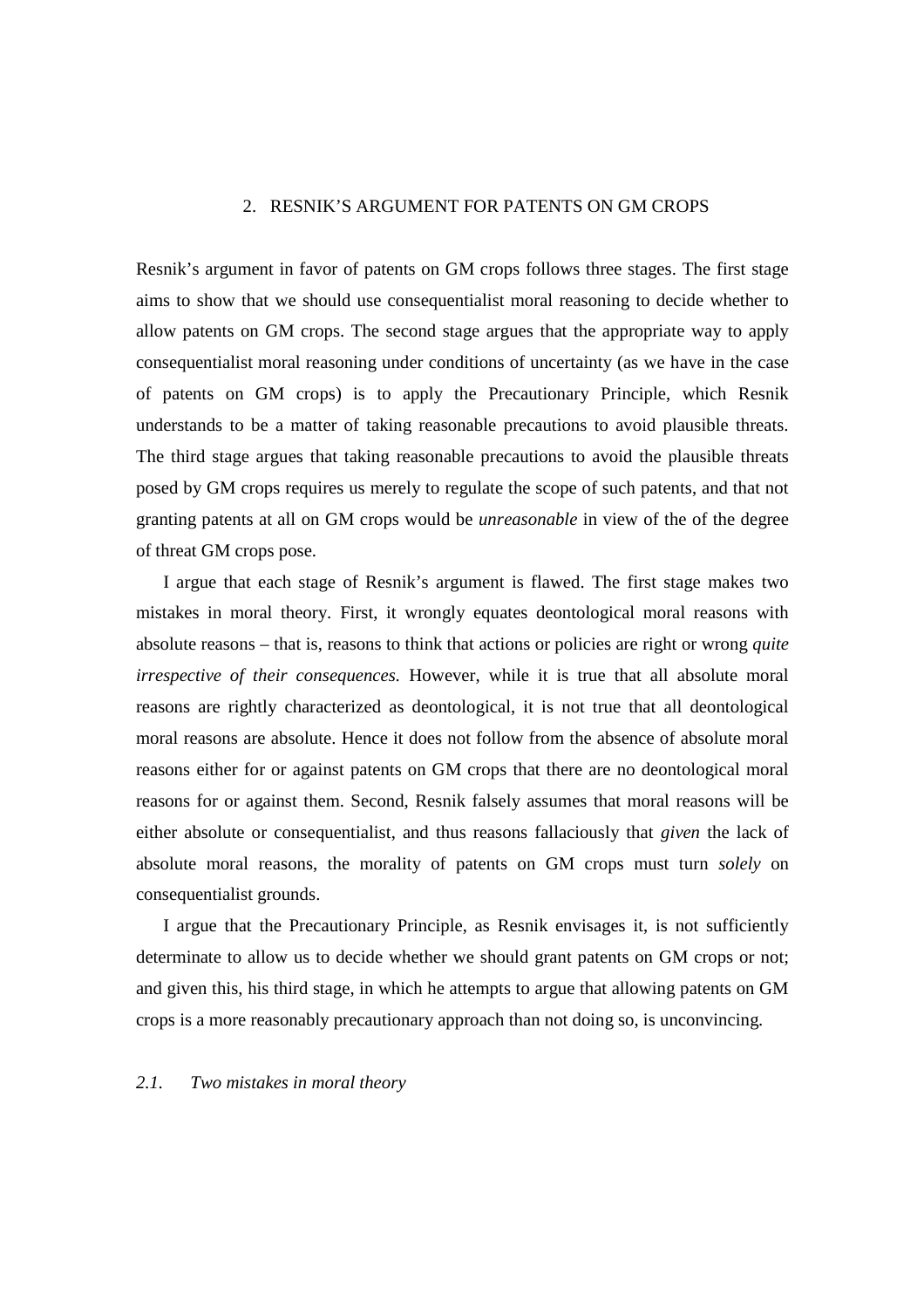Resnik defines deontological approaches to morality in a way that presupposes that only what I have just described as *absolute* moral reasons count as deontological: "Nonconsequentialist (or deontological) approaches... hold that the morality of an action or policy does not depend on its consequences: an action is by its nature, moral or immoral, just or unjust". (2004, p. 9) This is at best a rather contentious way of drawing the distinction between deontological and nondeontological accounts of morality. There are a variety of other ways of drawing this distinction in the literature.<sup>11</sup> While it would not be appropriate for me to attempt to defend a particular version of this distinction here, I would like to suggest two reasons why we should not adopt an account of deontology that makes deontology synonymous with moral absolutism, and then go on to show that by adopting this understanding of deontology, Resnik, in fact, commits himself to an incoherent account of moral reasoning.

First, other things being equal, it is undesirable to adopt a conceptual analysis that is close enough to the pre-existing extension of a concept to count as an elucidation of that concept. However, Resnik's account cannot plausibly be thought to do this. For his account excludes some thinkers who are generally regarded as paradigmatic cases of deontologists (e.g., Ross, Rawls, Nagel, Judith Jarvis Thomson).<sup>12</sup>

Second, absolutists face problems in accounting for the possibility of the kinds of conflicts of moral duties that we do in fact seem to face. Moral absolutists are committed to the claim that moral principles *cannot* lead to conflicting duties in actual circumstances. And so absolutists can make no room for the possibility of justified infringement of moral principles. But as Thomson (1990) argues, it is difficult to make sense of some of our most secure moral intuitions unless we allow the possibility of conflicts of duties.<sup>13</sup>

<sup>&</sup>lt;sup>11</sup> In the most exhaustive survey of this topic to date, Gaus (2001a, 2001b) considers ten separate ways of drawing the distinction between deontological and nondeontological moral theories. A commitment to absolute moral principles is only one of these ten ways, which he considers briefly "before turning to more promising approaches" (2001a, p. 31).

<sup>&</sup>lt;sup>12</sup> For example, Rawls's account of deontology flatly denies that deontological accounts must think that the rightness of an action is independent of its consequences: "It should be noted that deontological theories are defined as non-teleological [i.e., non consequentialist] ones, not as views that characterize the rightness of institutions and acts independently from their consequences. All ethical doctrines worth our attention take consequences into account. One which did not would be irrational, crazy." (1999, p. 26)

 $\frac{13}{13}$  Suppose I have made a promise to meet John for lunch, but have to stop an emergency on the way and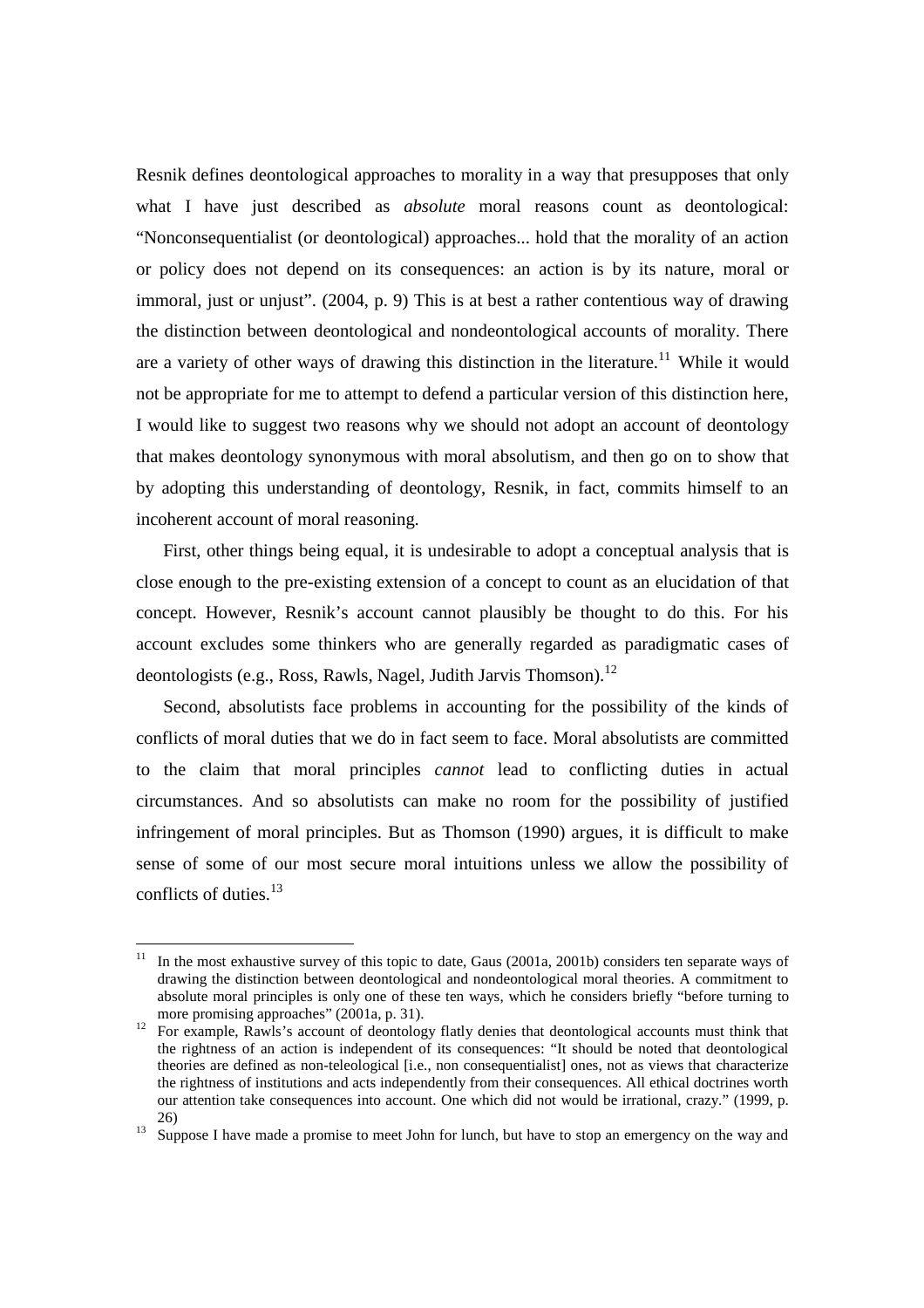But more seriously for Resnik's argument, defining deontology in this absolutist way leads him to advocate an account of moral reasoning that is incoherent. Resnik describes Ross and Rawls as well as himself as holding a "hybrid approach" that holds that "one needs to balance consequentialist and deontological concerns in determining how one should act". (p. 9) This is false as an interpretation of Rawls and of Ross: neither consider moral reasoning to require the balancing of absolute moral claims against the attempt to bring about the best consequences. But worse, it is simply incorrect to think that we can *balance* absolute principles against consequences. A moral principle is either absolute or it is not: if it is absolute, then it remains wrong to break it, regardless of the consequences. If it is not absolute, then it fails to count as deontological on Resnik's account. Either way there there is no room for balancing.<sup>14</sup>

This matters for our purposes for two reasons. First, defining deontological moral thinking in terms of a commitment to absolute moral principles cuts down the range of reasons either for or against patents on GM crops that could count as deontological. For example, if we used Rawls's criterion for what counts as deontological, then it would be plausible to argue that there are deontological reasons of fairness to allow farmers to save their seed. But it is much less plausible to think that there could be an absolute moral requirement to allow us to do so, which held regardless of the consequences of so doing.

Second, Resnik assumes that moral reasons must be either deontological or consequentialist;  $15$  and hence he concludes that if there are no concerns that are genuinely deontological in his sense about patents on GM crops, then any genuine concerns that there are must be concerns that are based on consequences.<sup>16</sup> However,

end up missing the appointment. It seems reasonable to assume that the emergency should take precendence over a promise such as this. But moral absolutists face a problem of accounting for what becomes of the duty created by the promise. They are forced to say that a moral duty that is defeated in this way is no duty at all. But this seems to miss something important: we would usually assume that I should take myself to be under a subsidiary duty to make amends to John in some way. Hence our intuitions about moral duties conflict with absolutism, and rather imply that there can be conflicts of duties, and that these conflicts leave "moral residues."

<sup>&</sup>lt;sup>14</sup> It would be open for Resnik to drop the claim that moral reasoning consists in such balancing, and argue instead that absolute deontological principles set constraints on what is permissible, and that within the sphere of what is morally permissible, we should aim to promote the best consequences. But it is not clear that we could still describe such a position as a "hybrid": rather, the absolutist deontology would enjoy a total priority over the consequentialist side.

<sup>&</sup>lt;sup>15</sup> Deontology (on his definition of it) and consequentialism are "the two basic viewpoints one may adopt when doing a moral analysis" (2004, p. 8)

<sup>&</sup>lt;sup>16</sup> This argument by elimination thoroughly shapes the structure of Resnik's book. See for example his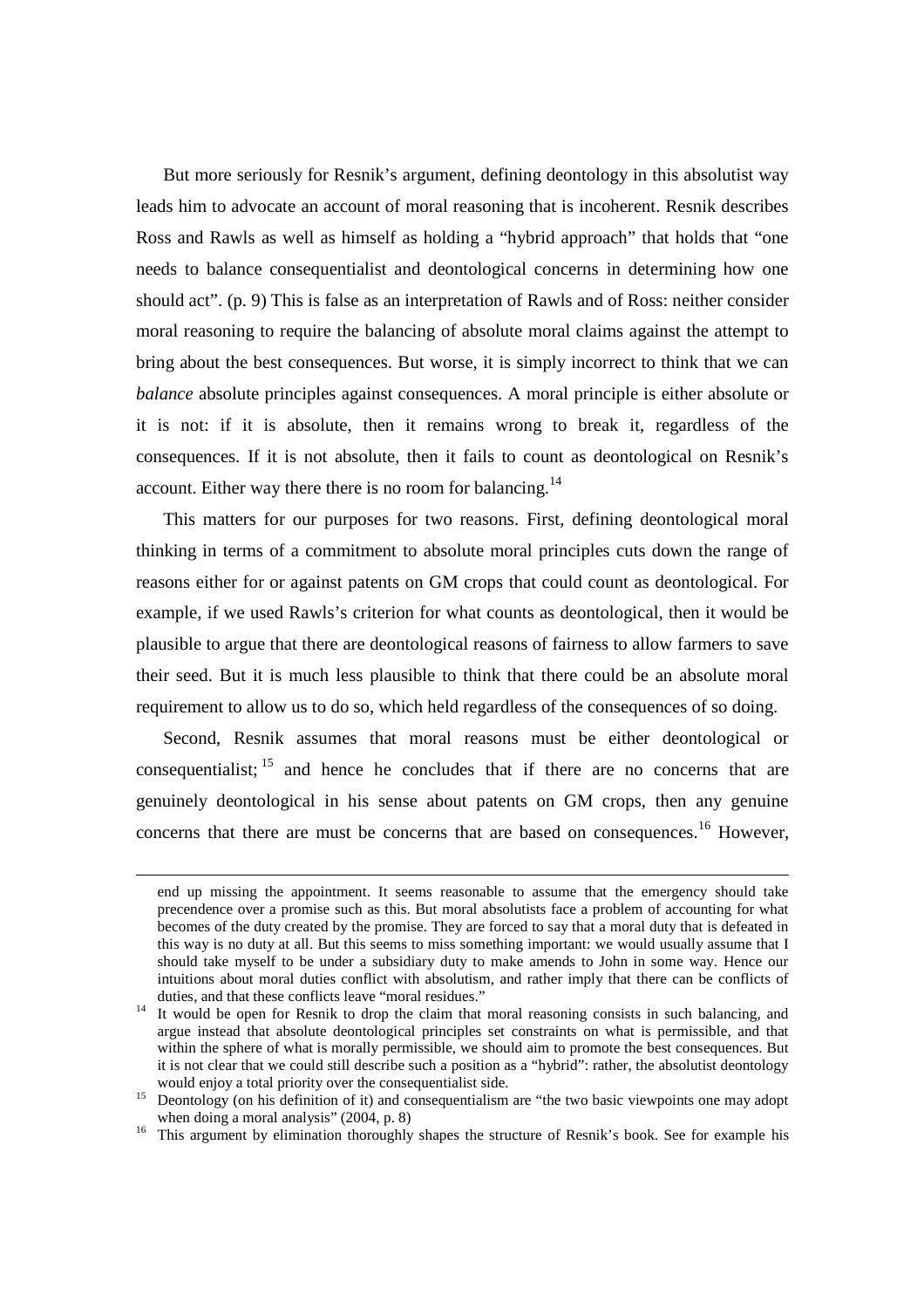given the way in which he has defined deontology, this argument is invalid. For a moral theory (and a moral reason) could fail to be either deontological *or* consequentialist on Resnik's account. (A moral theory would be neither deontological nor consequentialist on Resnik's account if it held that whether an act is morally right or wrong can depend on *both* the act's consequences *and* something other than the act's consequences. This is the view held by Ross, 1930, for instance). And given that there are moral theories that are neither deontological in Resnik's sense, nor consequentialist, we cannot infer from the nonexistence of deontological reasons in Resnik's sense that the moral justifiability of patents on GM crops must depend solely on consequences.<sup>17</sup>

My case against patents on GM crops does not depend on the claim that patents on GM crops would be wrong *quite irrespective of their consequences.* Hence I am willing to grant Resnik's claim that there are no sound reasons for thinking that GM crops (or patents on GM crops) are wrong that are deontological in his sense. However we can now see that it does not follow from this claim that the only type of ethical reasoning appropriate to deciding whether there should be patents on GM crops is consequentialist reasoning. As I shall argue in section 3.2, there are good reasons to oppose patents on GM crops that are *not* reducible to consequentialist calculation. Whether we call these reasons deontological (as I would prefer), or something else is not important for present purposes.

As we shall see in the next subsections, Resnik's argument in any case fails to support the claim that an appropriate application of consequentialist reasoning would favr patents on GM crops.

## *2.2. Consequentialism and Resnick's Precautiohnary Principle.*

We should begin by making a distinction between subjective and objective

summary of the work: "I will examine and critique deontological arguments for and against DNA patenting and show that they generally fail to show that DNA patenting is inherently moral or inherently immoral. Only one type of DNA patenting is inherently immoral, the patenting of a whole human genome. The morality of all other forms of DNA patenting, from the patenting of gene markers, to whole genes, to artificial chromosomes, depends on the consequences of these practices for science, medicine, agriculture, society, business, industry and agriculture" (2004, p. 9)

Note that Resnik's argument would have been valid if he had defined deontology in such a way that moral reasons must be consequentialist if they are not deontological (as Rawls does, for instance).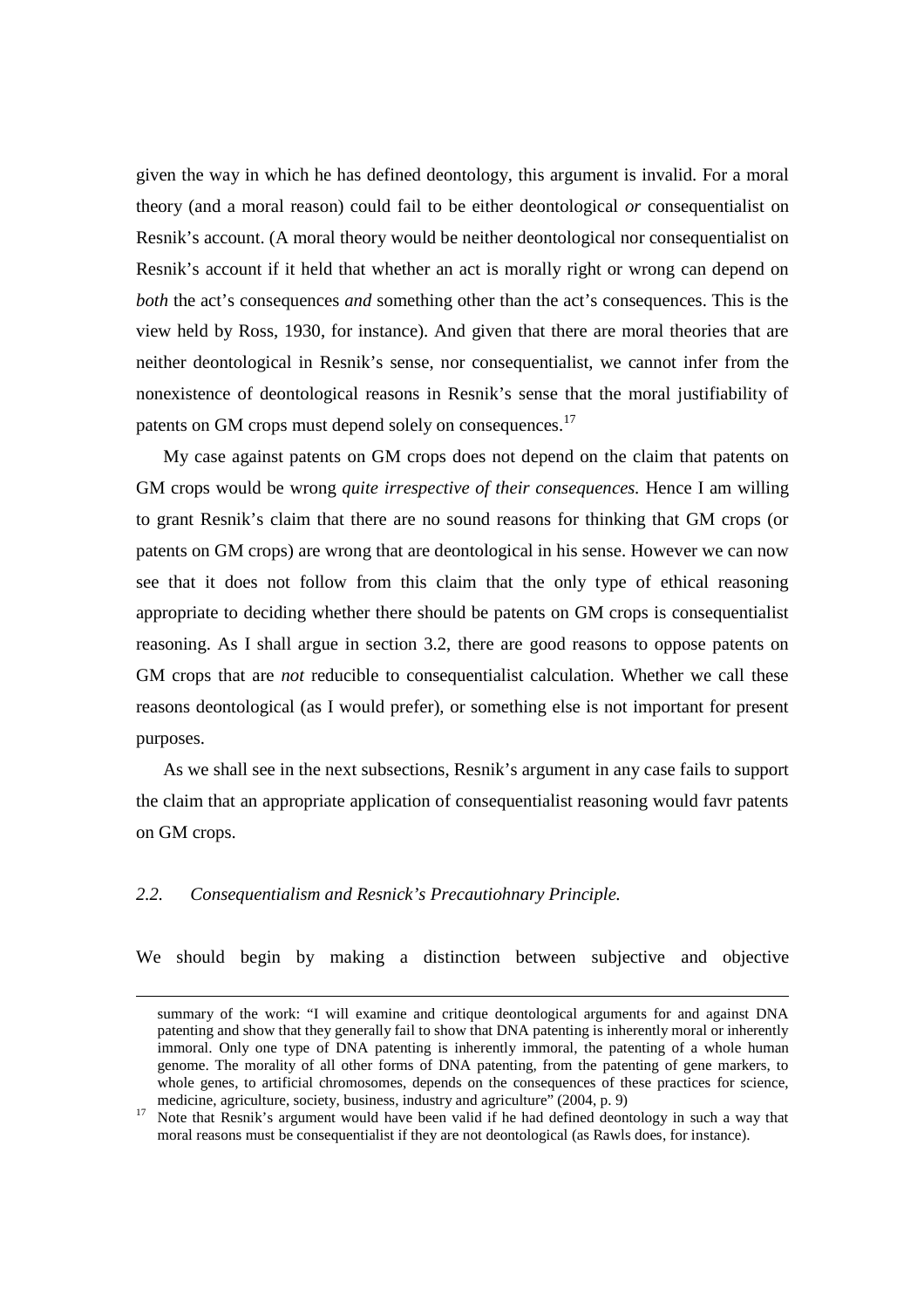consequentialism. Subjective consequentialists believe that we should always aim to bring about what we believe to be the best result in consequentialist terms. Objective consequentialists believe that it is an open question whether we should actually aim to bring about the best consequences; the answer to this question depends on whether doing so will *in fact* bring about the best consequences. (Railton, 1984) Objective consequentialism is more easily defended than subjective consequentialism, as there are numerous cases where it seems plausible to suggest that subjective consequentialism will be self-defeating, insofar as it would lead to consequences that are worse than using another method of deciding what to do.<sup>18</sup> So there is an ambiguity in Resnik's claim that we should consider only consequentialist reasons in deciding whether or not to allow patents on GM crops: does he want to claim that we should *use only subjective consequentialist calculations* in deciding whether or not we should grant patents on GM crops, or does he wish to make only the weaker claim that *whether or not we should grant patents on GM crops depends solely on the consequences of so doing*?

It seems, in fact, that he intends a position somewhere in between: merely claiming that we should set our policy on GM crop patents on objective consequentialist grounds will be too weak here, as it looks like it will give us insufficient practical guidance as to what our policy should actually be; but subjective consequentialism looks to be too strong. For there is a severe epistemological problem with subjective consequentialist calculations in the case of patents on GM crops: we are aware of certain hazards that GM crops might present, such as contamination of non-GM crops, threats to biodiversity, and dangers to human health. But it is very difficult to quantify either how likely these bad events are to obtain; or if they do obtain how devastating this obtaining will be. While GM crops have thus far shown some clear advantages (see for example Carpenter and Gianessi, 2001), enough of their proposed advantages remain speculative for it to be impossible to put any clear figures on their expected benefit over the medium to long term. Subjective consequentialism dictates that we decide between doing A or B by comparing the *expected utility* of them, and perform the action that has the greater

<sup>18</sup> For example, Mill famously argues that those who aim at their own happiness tend to be less happy than those who aim at goals that are larger and more expansive: "Those only are happy... who have their minds fixed on some object other than their own happiness... Aiming thus at something else, they find happiness along the way." (1989, chapter 5; p. 94)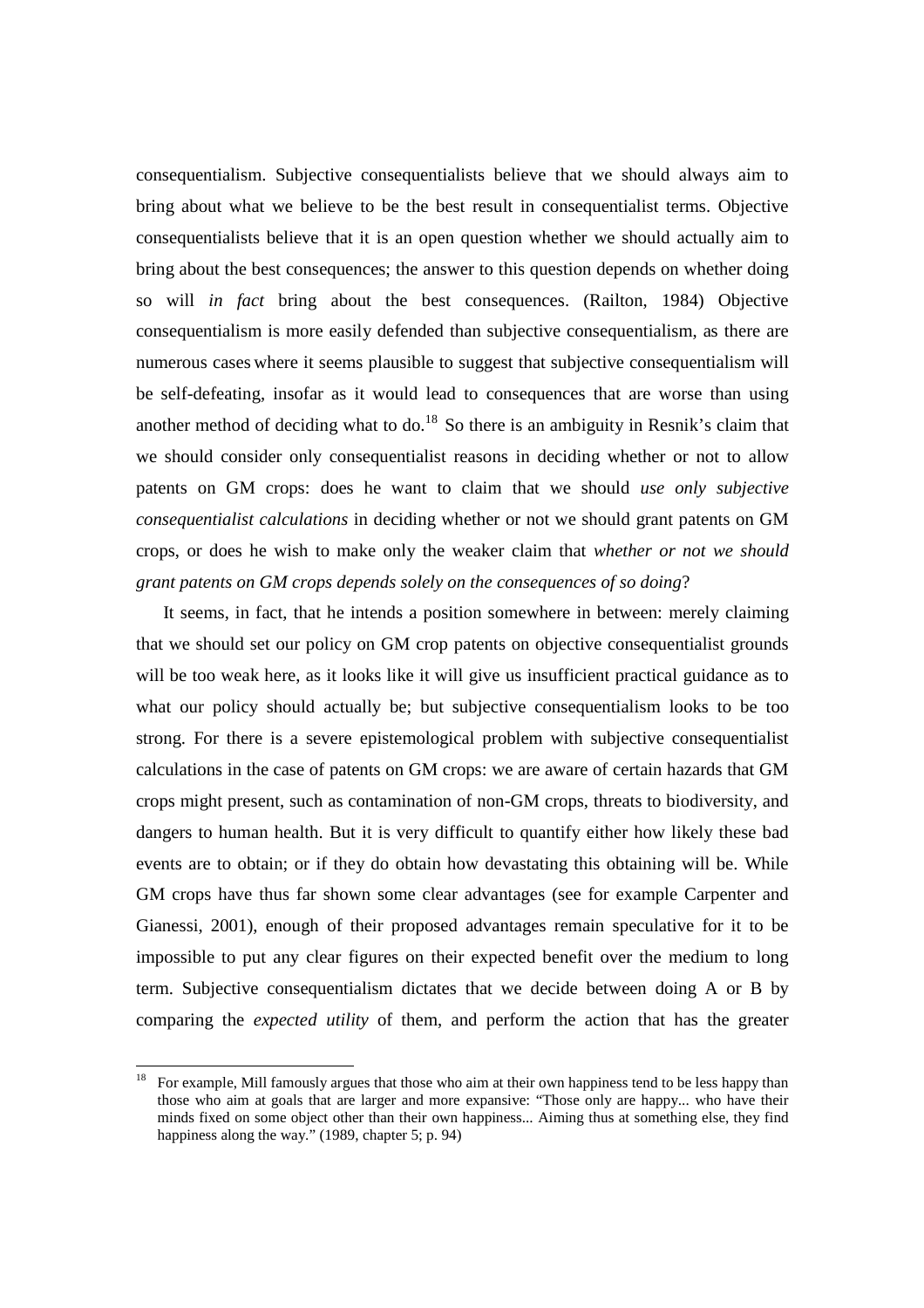expected utility. But where we do not have enough information to assign a reasonable estimate of probability to the outcomes that may ensue, it is impossible to perform this utility calculation, and hence we will not be in a position to say whether A or B has greater expected utility.<sup>19</sup>

Resnik suggests that the appropriate way to apply consequentialism in such circumstances is to adopt the Precautionary Principle.<sup>20</sup> The Precautionary Principle has been defined in a number of different ways, and so some recent writers suggest that we would do better to think of a family of *precautionary principles,* sharing a common structure rather than merely one Precautionary Principle.<sup>21</sup> The general structure of such precautionary principles is (PP) *If there is an uncertain threat that meets an evidential standard E, and a seriousness threshold S, then take action A.*  $^{22}$  There are three dimensions on which precautionary principles can differ in strength: they can differ in the *level* of the evidence required to trigger them; the *seriousness* of the potential threat required to trigger them; and in the *types of response* called for to stave off or ameliorate the threat.

Resnik suggests the following specification of the precautionary principle: "the PP urges us to take reasonable precautions to avoid plausible threats in the face of factual

<sup>&</sup>lt;sup>19</sup> Stich (1978) argues that scientifically plausible, but uncertain hazards are less of a problem for consequentialist reasoning than is usually thought, on the grounds that (1) any feared disaster can be expected to entail a sequence of separate events, (2) we will be able to assign a probability to many or most of these separate events, and (3) the product of the probabilities of these events in the sequence will place an upper limit on the possibility of the feared disaster occurring. However, such an approach will be of limited use in cases where the hazards in question do not depend on a linear sequence of events causing one another (as is the case, for example, for the worries about the effects that patents on GM crops will have on food security or justice). Moreover, it is false to think that we have sufficient data to make confident subjective consequentialist calculations on the utility of intellectual property regulations even where no such serious threats are involved. For example, in the literature on copyright, one can see wildly differing accounts of whether or not current intellectual property legislation is in fact utility maximizing, with some arguing for less strict copyright terms, others for stricter copyright terms, and others still to get rid of copyright altogether, all supposedly on consequentialist grounds (McGowan, 2004).Thanks to an anonymous referee for pressing me on this objection.

<sup>20</sup> Resnik provides no argument as to why the Precautionary Principle should be better than any other approach to consequentialist decisionmaking under uncertainty: having introduced the epistemological problem, Resnik merely states that the approach he will adopt is "one influential approach to the problem" (2004, p. 11), without comparing it to any others.

 $21$  See for example, Manson, 2002; Sandin, 2004; Hughes (forthcoming).

<sup>&</sup>lt;sup>22</sup> This account shares the spirit of both Sandin's and Hughes' accounts. Sandin suggests that the general form is "If there is (1) a threat, which is (2) uncertain, then (3) some kind of action (4) is mandatory." (2004, p. 14), whilst Hughes (forthcoming) suggests that it is "If there is evidence stronger than *E* that an activity will cause harm more serious than *S*, then take action of type *A*." UNESCO (2005, p. 14) adopt a more specific account: "When human activities may lead to morally unacceptable harm that is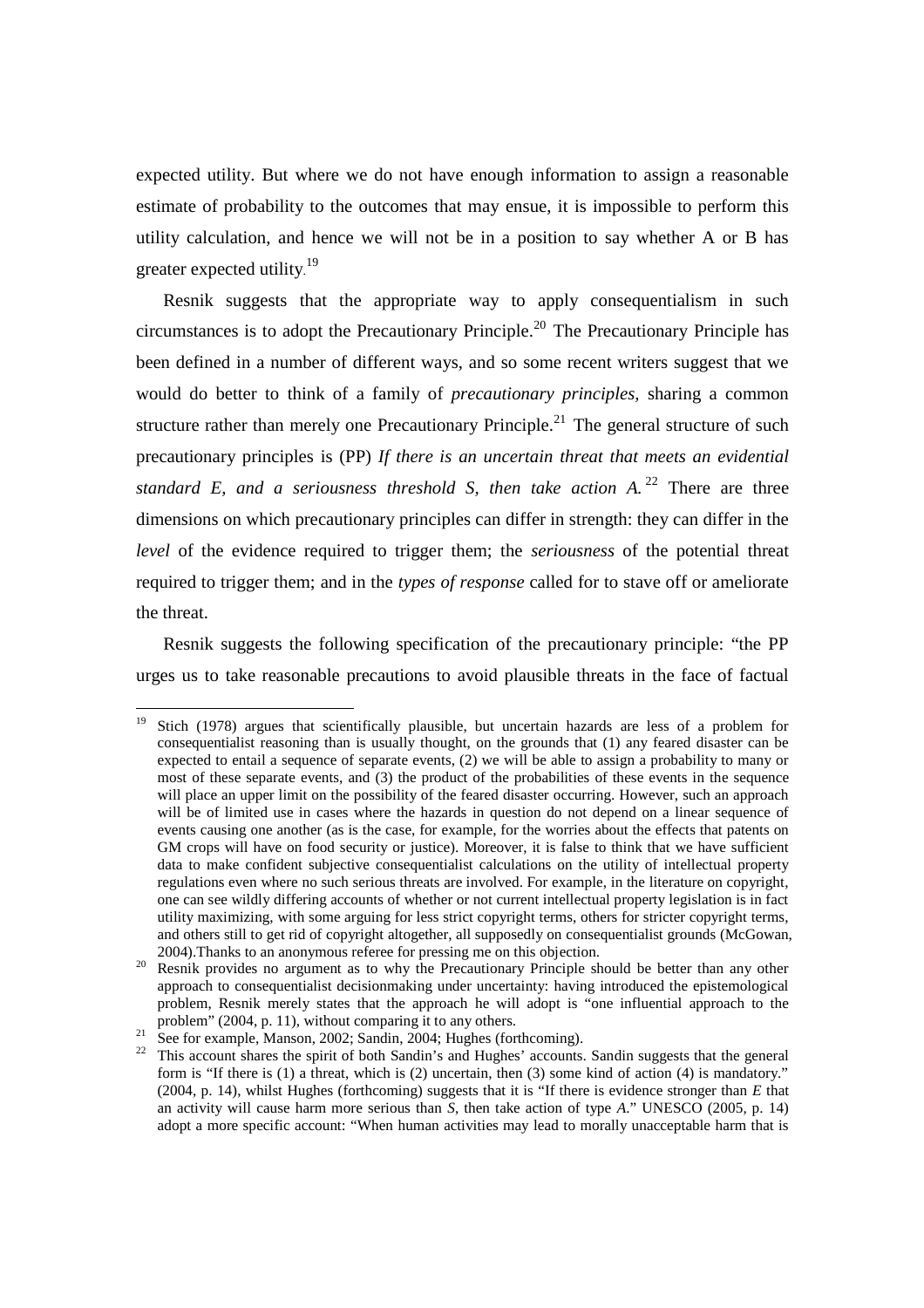uncertainty." (p. 110). It is difficult to be certain as to how strong this precautionary principle is supposed to be, given the fact that "reasonable" is itself highly contested.<sup>23</sup> However, it seems likely that whichever way we were to flesh out the concept of reasonableness, this Precautionary Principle could not do the work that Resnik wants it to do.

First, it is not clear why it should be easier to decide what "reasonable precautions to avoid plausible threats in the face of factual uncertainty" are than it is to decide which option of those available has the greatest expected utility. Resnik faces a dilemma here: either we are able to decide what counts as a reasonable precaution by reference to the predicted consequences, or we cannot. If we can, then we should be able to do the consequentialist calculation in the first place, and so his Precautionary Principle will not be doing any work; if we cannot, then appropriately applying his Precautionary Principle will have to rely on a mode of moral reasoning different from subjective consequentialism.

I assume that Resnik will want to go for the second horn of the dilemma, as otherwise his Precautionary Principle will add nothing to an ethical analysis. How then are we to understand the relationship between this idea of taking "reasonable precautions to avoid plausible threats" and the consequentialist principle? I suggest that the only plausible answer is to claim that the Precautionary Principle thus described is justified in objective consequentialist terms. $^{24}$ 

There is a lot of work to be done to justify this claim. First, precautionary approaches have usually tended to focus on reducing *new* risks introduced by human activity; however consequentialists are committed to denying the acts and omissions doctrine (Williams, 1973) and so the consequentialist should treat risks from the continuation of

scientifically plausible but uncertain, actions shall be taken to avoid or diminish that harm."

<sup>&</sup>lt;sup>23</sup> "Reasonable" is contested in large part because (a) it is a thin ethical concept (there is little world-guided descriptive content in it, compared say, to describing something as cruel or merciful), and (b) describing something as "reasonable" is something that always counts in its favor, whilst describing something as "unreasonable" is something that always counts against it. So in "reasonable." we have a quality that everyone wants their position to be associated with, without there being any clear descriptive criteria for what counts as reasonable and what does not.

<sup>&</sup>lt;sup>24</sup> If Resnik were not to make the claim that his Precautionary Principle is justified in objective consequentialist terms, then his argument would be inconsistent: for he would be claiming (a) that whether there should be patents on GM crops depends only on the consequences of so doing, (b) we should use his Precautionary Principle to decide whether to do so, and (c) using his Precautionary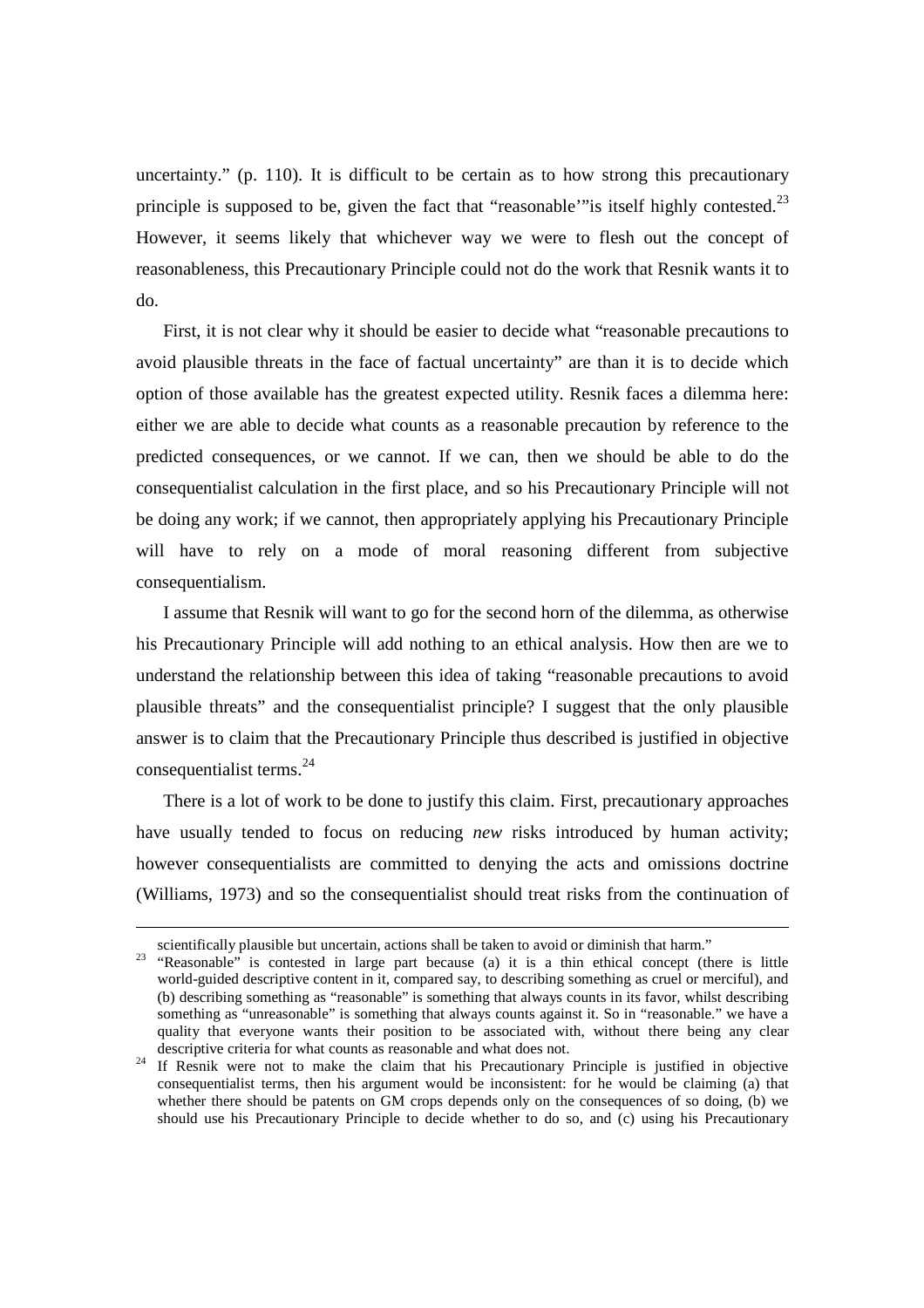existing bad situations as just as serious as new risks as a result of human activity. So, insofar as we have a consequentialist approach to risk reduction, we must reduce *all* risk, not just new risk. Second, precautionary approaches have tended to operationalize the "better safe than sorry" maxim, working on the assumption that it is more important to prevent things getting much worse than it is to secure the full potential benefits that a new technology could bring. But by definition, consequentialists think that the right action to perform is the one that will produce the greatest balance of benefit over harm. Often these attempts would be thwarted by playing it safe.<sup>25</sup> It follows that consequentialists should not be in the business of reducing risk, or reducing harm *per se*: for the consequentialist, there is no reason to think that the right action should be the one that is expected to cause the least harm overall, or the one which is the least risky.<sup>26</sup>

# *2.3. The indeterminateness of "reasonable precautions"*

Given the confusions we have so far uncovered, it should come as no surprise that the third stage of Resnik's argument, in which he attempts to apply his Precautionary Principle to the question GM crop patents, is unconvincing. The basic problem is that he fails to define any criteria by which we should determine whether a given response to a plausible threat is reasonable. Without such criteria, his claim that regulated patents are a reasonable precaution is unsupported. $27$ 

Resnik considers only three "plausible risks" that are introduced by patents on GM crops: the threat they pose to farmers in the developing world, worries about exploitation, and worries about the commodification of agriculture. In each case, he suggests that the threats posed are plausible, but that a reasonable precaution to take against the threat is to regulate patents on them rather than refusing to grant them at all. He says little about why

Principle will not tend to lead to the best consequences.

 $25$  See for example Harris and Holm, 1999, 2002.

<sup>&</sup>lt;sup>26</sup> One possible reply for Resnik would be to argue that, notwithstanding these general worries about consequentialism and precaution, there are good reasons to think that *in the case of GM crops,* a precautionary approach would be highly likely to lead to better consequences than a nonprecautionary approach. But if so, Resnik would need to provide some evidence to support this claim.

<sup>&</sup>lt;sup>27</sup> This lack of support matters because, as I argue in section 3.1, given the restrictions that patents place on the actions of others, the burden of proof lies on those who defend patents, rather than those who do not.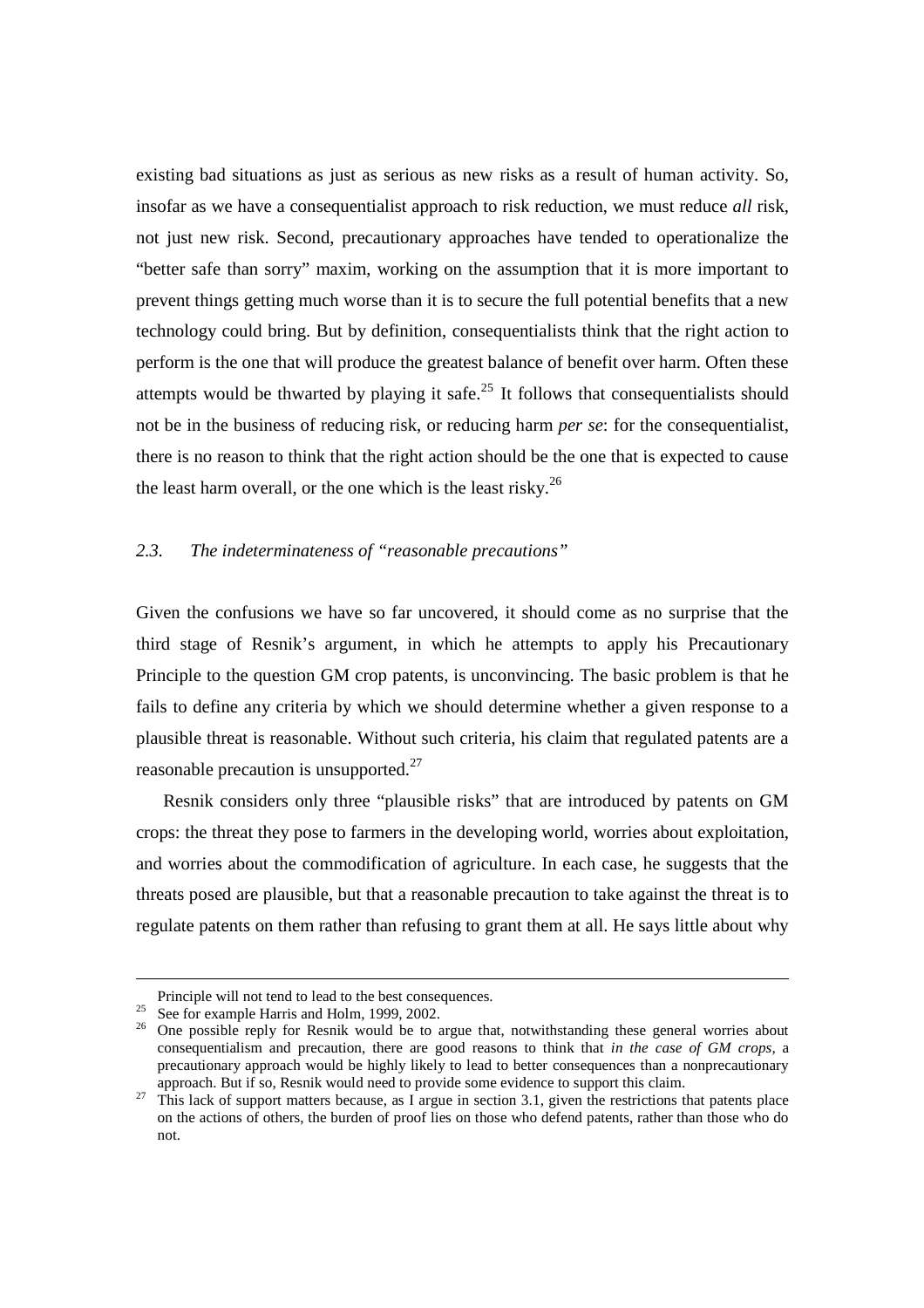granting patents that are regulated would be a more reasonable reply to these threats than not granting patents on GM crops at all. The most we get is the following: banning DNA patents would be an

unreasonable response to the moral, social, and economic problems related to DNA patents, since patents are likely to yield many benefits for society. In science, DNA patents stimulate discovery, innovation, and private investment in research; in medicine, they encourage the development of new tests, new procedures, and treatments; in agriculture, DNA patents encourage the production of useful crops, plants, and animals, as well as private investment in agricultural biotechnology. A ban on DNA patents would be an overreaction to the threat they pose; it would be throwing the baby out with the proverbial bathwater. (2004, p. 197)

In order to be able to assess the quality of this argument, we would need to have a better specified conception of what counts as a reasonable precaution. An example that shows up the indeterminateness of Resnik's position here is the threat (which Resnik agrees to be plausible) posed to people in developing nations by patents on GM crops. The plausible threat here is that the likely benefits of GM crops will accrue disproportionally to those who are already well off, and the harms (such as reduction of food security) disproportionally to those who are already very badly off. (Food Ethics Council, 2003). In other words, the plausible threat is that patents on GM crops will make society less just in Rawlsian terms. What would the reasonable response to this threat be? Unfortunately, Resnik has not yet said enough to determine whether it is more reasonable to respond by regulating patents on GM crops, or by not granting such patents at all.

There are two obvious ways in which Resnik might attempt to further specify his conception of "reasonable." First, he could argue that we should take "reasonable" to mean *reasonable in consequentialist terms.* On this reading, the only thing we should be taking reasonable precautions against is *losses of utility.* But this would not help his case: for if we read reasonable as "reasonable in consequentialist terms," then we are back to the problem of consequentialist decisionmaking under uncertainty, which Resnik introduced the Precautionary Principle to solve. $^{28}$ 

<sup>&</sup>lt;sup>28</sup> Moreover, in view of his failure to demonstrate that only consequentialist considerations are relevant, it might also seem too narrow a view to be the correct response to the risks GM crops present.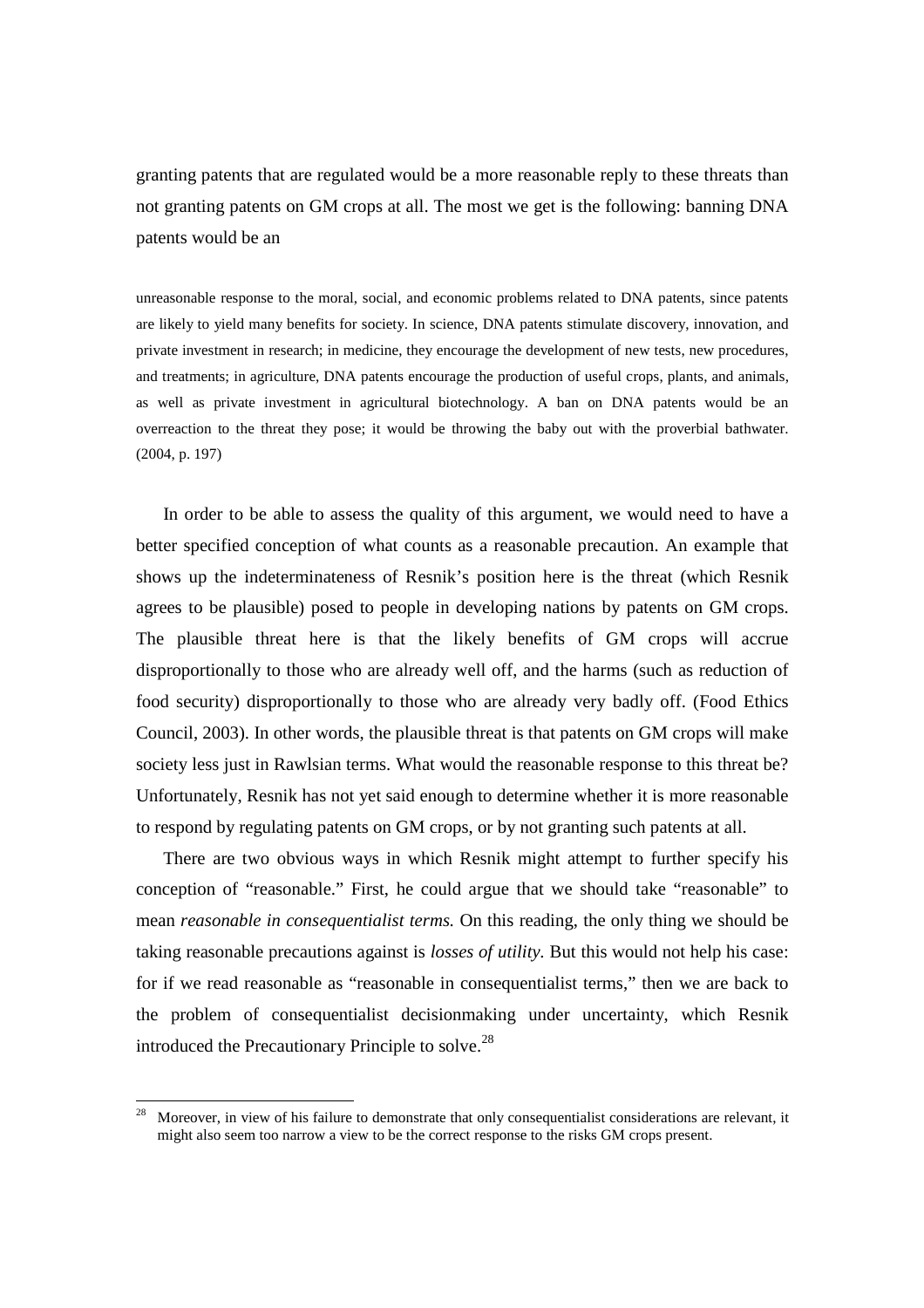Second, we could read "reasonable" in something like its ordinary sense.<sup>29</sup> But this too would create problems for Resnik: when reasonable is taken in its ordinary sense, maximizing utility is neither necessary nor sufficient for a reasonable response to a plausible threat. Maximizing utility is not necessary for a reasonable response because there are cases where we think it reasonable to take precautions that we know to be non-utility-maximizing. Think for example of the reasoning by which Rawls aims to persuade us that, under the conditions of the veil of ignorance, it would be rational to adopt a maximin strategy: even if one disagrees with Rawls's reasoning here, it is not unreasonable to judge as Rawls does. Maximizing utility is not sufficient for a reasonable response, because there can be clear cases where we think that it would be reasonable to take precautions against an event that *would* maximize utility.<sup>30</sup> So there seems little reason to believe that an approach that was precautionary in this sense would give us an analysis that lined up with a consequentialist approach; nor that (as we shall see in section 3) it would favor granting patents on GM crops.

I conclude that the three stages of Resnik's argument do nothing to prove that it is ethically superior to grant patents on GM crops than not to: the argument in favor of a consequentialist treatment is invalid; his Precautionary Principle in any case looks to be incompatible with consequentialism; and his conception of reasonable precautions is too ill-defined to have any argumentative purchase.

## 3. AGAINST PATENTS ON GM CROPS

My argument against patents on GM crops falls into two parts. The first looks at the justifications for patents in general. I argue that we should start from the stated function of patents, namely to solve a particular problem of underproduction of useful inventions. Patents will always have the bad effect of reducing access to goods that are such as to be enjoyed by everyone. So even in the ordinary case, where patents are justified, this is not because patents are a good in themselves, but rather because the bad of reducing access to

<sup>&</sup>lt;sup>29</sup> Resnik's discussion (2004, pp. 111-2) of the concept of reasonableness does not explicitly take a stance either way, but seems to imply that he means reasonable to be taken in its ordinary, rather than a specifically consequentialist sense.

<sup>&</sup>lt;sup>30</sup> Nozick's example of the utility monster (1974, p. 41) shows this persuasively.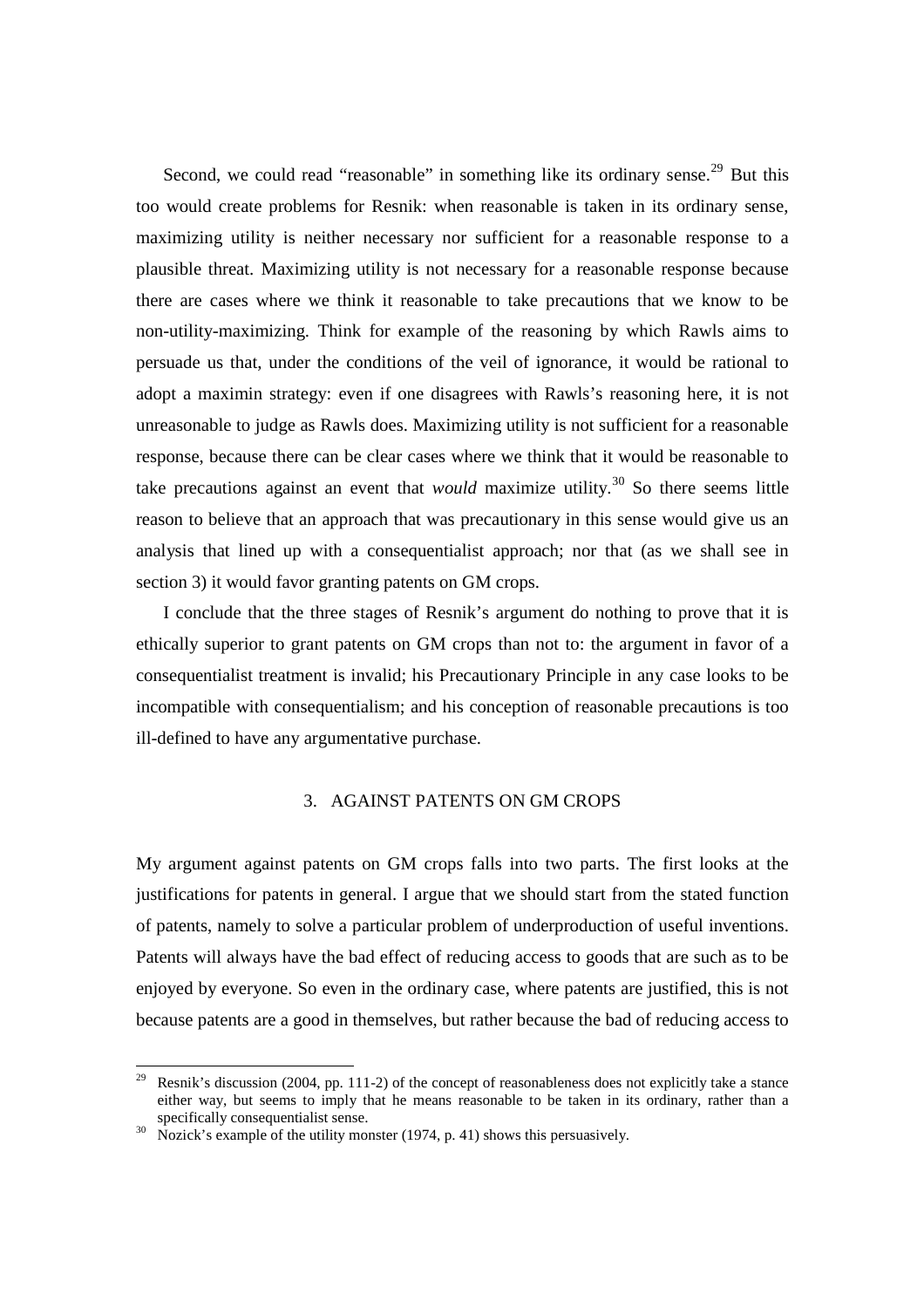the useful inventions is outweighed by the good of there being more useful inventions in the first place. (Hettinger, 1989)

The second part argues that there are at least three relevant types of case where it would make sense to refuse to grant patents in a particular area: (a) where patents would increase the difficulty of designing new products to such an extent that we would have a "tragedy of the anticommons"; (b) where research in a particular area would go quickly enough without patents; (c) where we think it ethically inappropriate to withhold access to inventions of a particular type, even though allowing patents in this area might cause more inventions of a certain type to be produced. In each case, I argue that patents on GM crops meet each of these constraints; and thus conclude that there is a strong case for thinking that there should not be patents on GM crops.

# *3.1. Patents as a solution to the public goods problem*

I shall not challenge the basis for the patent system here: I shall assume that the patent system is in general justified, and that hence if there is a sound reason to oppose patents on GM crops, this must be because there is some feature or features of GM crops that set them apart from other inventions that are the legitimate subject of patents. But having said this, it is important to examine carefully *why* the patent system is justified, where it is justified, and the conditions under which this justification breaks down.

Inventions of the type covered by patent legislation are *public goods.* Public goods are *nonrival*, and *nonexcludable*. A good is nonrival when the use of it by one person does not prevent anyone else from enjoying it, and a good is nonexcludable when it is prohibitively difficult to prevent unauthorized others from enjoying it. The basic problem that the patent system attempts to solve is the under-provision of public goods: it will tend to be irrational (in self-interested terms) to expend your own time and money creating a public good, given that everyone else will be able to benefit from the good as much as you will. It is better (in self-interested terms) to allow someone else to do the hard work, and then take a free ride on their efforts. But of course, it will tend to be irrational (in self-interested terms) for anyone else to put the effort in either; and so there is a severe risk of under-creation of such goods. And where such goods are produced, it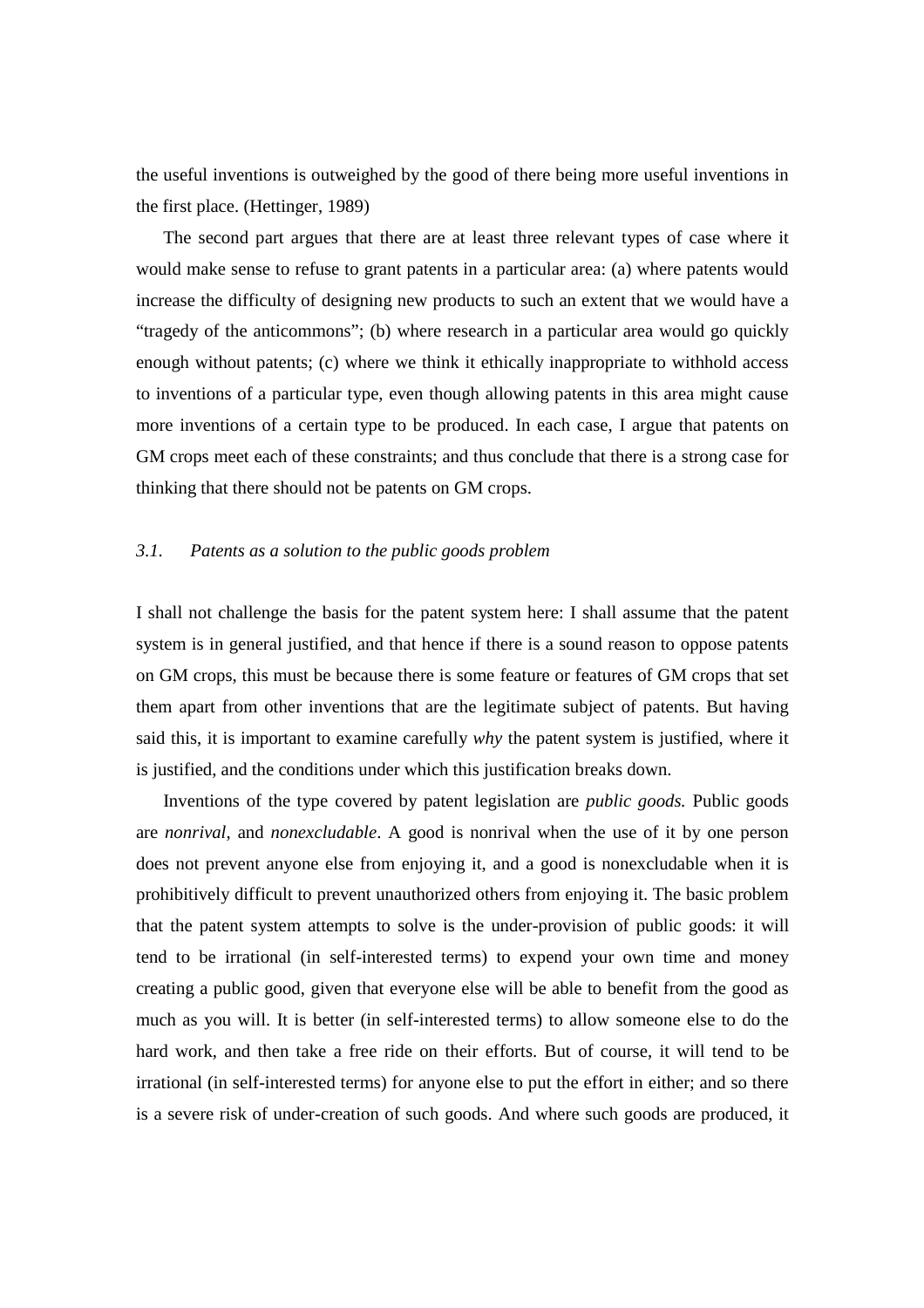will often be rational (in self-interested terms) for an inventor to try to keep the underlying processes and ideas secret, so that she can reap an advantage for her work.

Patents aim to solve the problem of underprovision by making patented inventions *excludable:* the patent holder can exclude all others from using the patented item, and charge others for access to it. The underlying thought is that the provision to exclude others from the good will act as an incentive to do the necessary research and development to create useful new inventions: it will become rational to put the necessary effort in if you know that you will be able to recoup your costs (and return a profit) by charging others for access to the good. And patents attempt to solve the problem of secrecy by requiring that patentors disclose the basis of the patented item in such a way that anyone skilled in the art would be able to reconstruct it from the description.

The solution that patents offer to the public goods problem comes at a price, however. The system of incentivization that we have chosen imposes an *artificial scarcity* on the supply of the good: this will tend to be economically inefficient, insofar as there will be many people who would want to buy the good at the marginal cost of its production, but who will be unwilling or unable to do so at the price the patent holder wishes to charge. This will often also have moral implications – for example where the good that someone is being denied access to is a drug that could save their life.

It is unclear how strong an argument the requirement of disclosure makes in favor of patents. First, patents also require secrecy before a given patent is filed: both to prevent other interested parties from patenting the idea and thus establishing the relevant monopoly; and also because of the requirements of patentability. In order to count as patentable, a product or process has to involve an new inventive step beyond what was the previous prior art, and this claim to an inventive step would be undermined if the ideas were published, or were common knowledge within a scholarly community. Second, many inventions are easily reversed engineered, or wear their design on their sleeve (think of a work bench, or a paper clip for instance). In these cases, "the disclosure in the patent ... will not provide information that is not already available through the mere marketing of the product," (Streiffer, 2006, p.137) so it will be false to say that the patent has brought about any increase of disclosure.<sup>31</sup>

<sup>&</sup>lt;sup>31</sup> Finally, we should remember that it will not in general be in a patentor's interests to reveal more than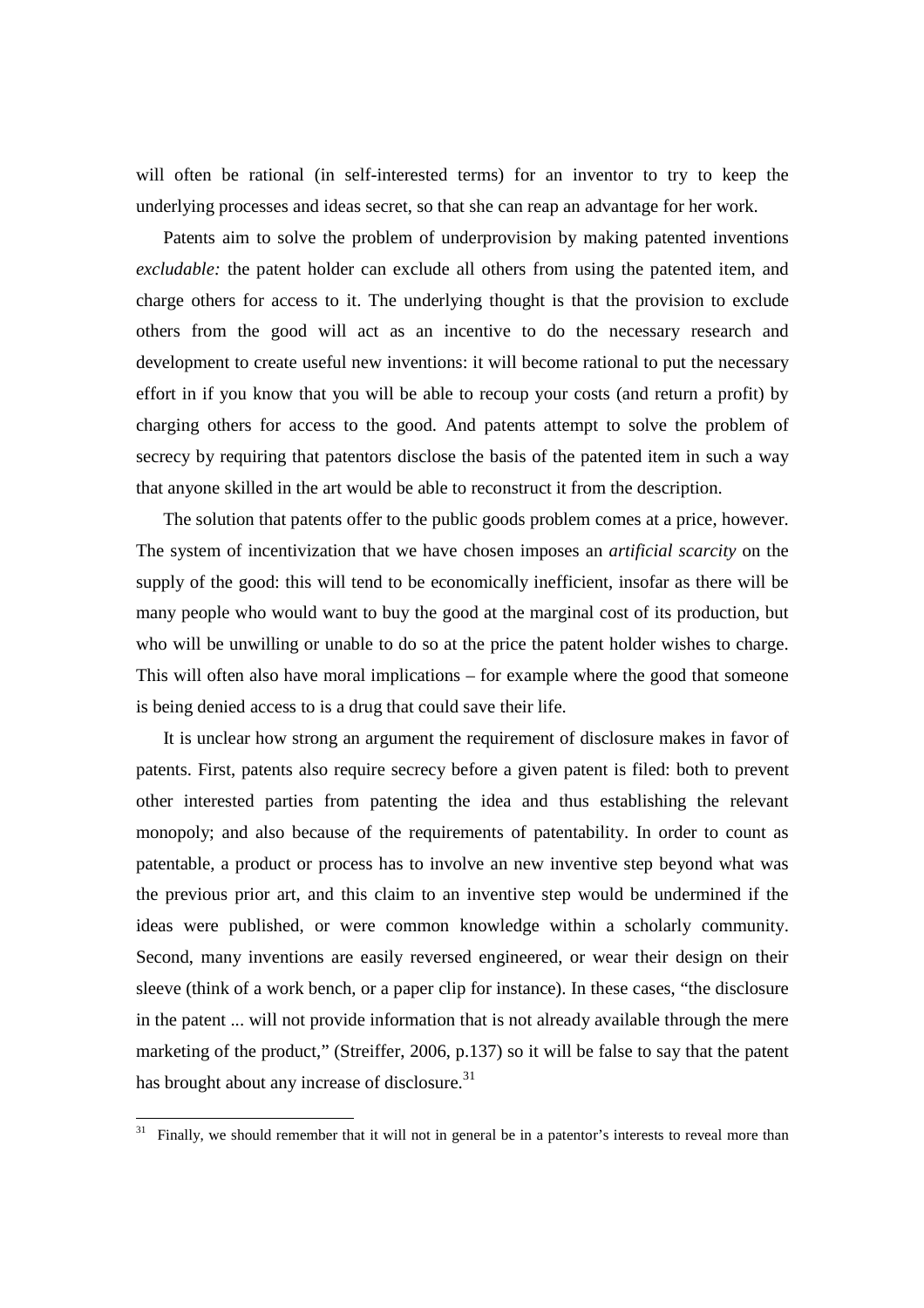So I take it that if there were already an adequate supply of a particular public good being produced, it would be hard to justify *introducing* a patent system into such an area. Because in such a case, we would be introducing the deadweight loss and the moral problems of patents without there being a sufficient countervailing advantage.<sup>32</sup>

It also follows from this that (other things being equal), where we already have patents in a particular area and the amount of the research and development in the area in question would still be adequate even without the incentives that patents offer, we should scale back patents.<sup>33</sup> This is because in such a case patents will not be necessary to secure an adequate supply of public goods; and thus they will not be serving a socially useful function. So, if the amount of research in a particular area would be adequate without patents, there is little reason to grant them.

Determining what constitutes an adequate amount of research in particular area is a difficult problem. It is likely to be difficult to reach a consensus on whether a given amount of research is adequate, for both epistemological and ethical reasons. Epistemologically, we have the same problem of decisionmaking under uncertainty that Resnik attempted to use the Precautionary Principle to solve: it seems very difficult, if not impossible, to determine what the adequate amount of research is before that research has actually been done. But even without epistemological uncertainty, there could still be ethical disagreement about how fast certain research should go.

the minimum that is required by patent legislation, and so we can expect (unless patent examiners are vigilant and legislation drafted to ensure a high level of disclosure), that inventors will keep much of the relevant know-how secret.

<sup>&</sup>lt;sup>32</sup> This line has been strongly argued by the opponents of software patents in Europe, given that the software industry has thus far thrived without patent protection. Note that an adequate supply of a given public good is not a maximal supply: an adequate supply is one that meets social needs. For example, it might be the case that allowing the patenting of sports maneuvers would lead to more sports innovations such as the Fosbury Flop in high jumping. But few would find it plausible to claim that there is an unmet social need for more new sporting techniques, which we should ease by providing the incentive of patents: hence given this, we are likely to focus more heavily on the negatives of such patents – the effect they would have on our conceptions of fairness in athletic competition, for instance; and hence we would judge them to be ethically illegitimate. (For more on the question of patenting sports maneuvers, see Fisher,1999).

<sup>&</sup>lt;sup>33</sup> One complicating factor could be that companies may have invested large sums of money in research in the reasonable expectation of being able to derive monopoly profits by the acquisition of patents. These companies might claim that removing their monopoly would be unfair. However, it is far from clear that removing a socially unnecessary monopoly would be unfair. But even if it were granted that it was, this unfairness could easily be mitigated by announcing changes well in advance so that companies could change their plans. The problem created is not different in kind from the one that all legislatures face when they alter their taxation policies.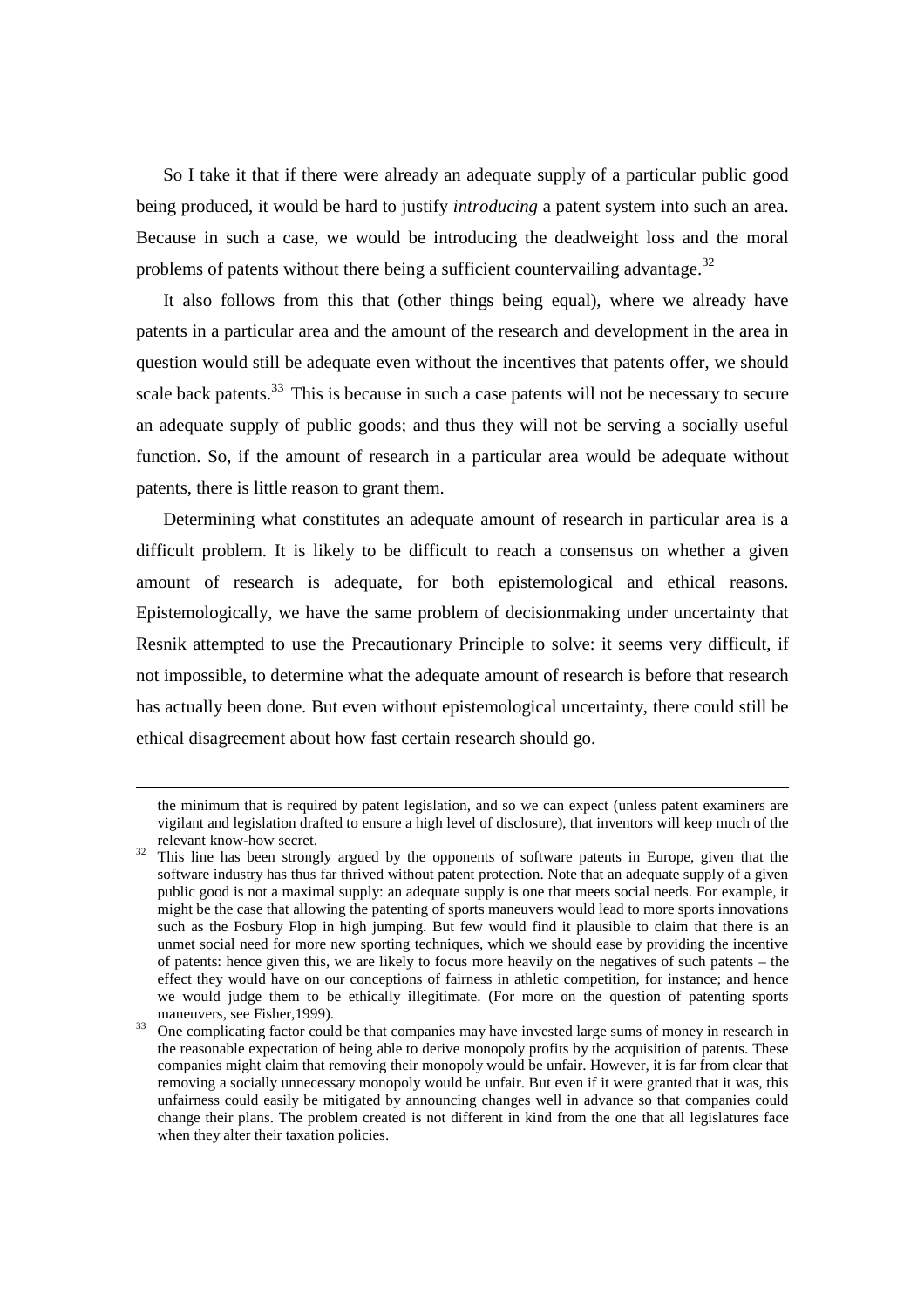One approach to this problem would be to assume that we cannot have enough information to make such fine-grained choices about the amount of research that is optimal in a particular area, and that it will tend to be worse, all things considered to attempt to micro-manage a patent system by adjusting the types of incentives offered in different areas to try to make them the least restrictive possible, compatible with an adequate supply of the given public good.

But if ignorance is a factor here, it counts just as much *against* retaining the status quo as it does changing it. In view of our ignorance, it would be difficult to make a convincing case for a very precise calibration of patent lengths and breadths. But this should not stop us from using the levers of policy in a broad way, and for example, providing shorter, or less restrictive patents, or not providing patents at all, where economic modeling strongly suggests that it will be possible to do so without suffering a shortfall of the public goods in question. The problem does not seem to be different in kind from that which democratic legislatures face when they decide on systems of incentives provided by taxation, in order to steer economic actors towards certain socially mandated goals, such as avoiding pollution or ensuring that they provide training for their staff.

# *3.2. When is it appropriate to refuse patent applications?*

The basic assumption of the patent system is that, for any patentable subject matter X, we should grant patents on X because these patents will provide necessary incentives to research into X; research into X will go more quickly if people have patents as an incentive; and that all things considered, it is a good thing if research into X goes more quickly. I take it that where patents are justified it is because this reasoning is cogent, and that where patents are not justified it is because this line of reasoning, for one reason or another, fails to be sound.

There are at least three ways in which this reasoning might break down. First, patents might prove to be counterproductive, because the thicket of previous patents ends up making it discouragingly difficult and expensive to do new research. Second, patents are unjustified where research will go at an adequate pace without them. And third, we might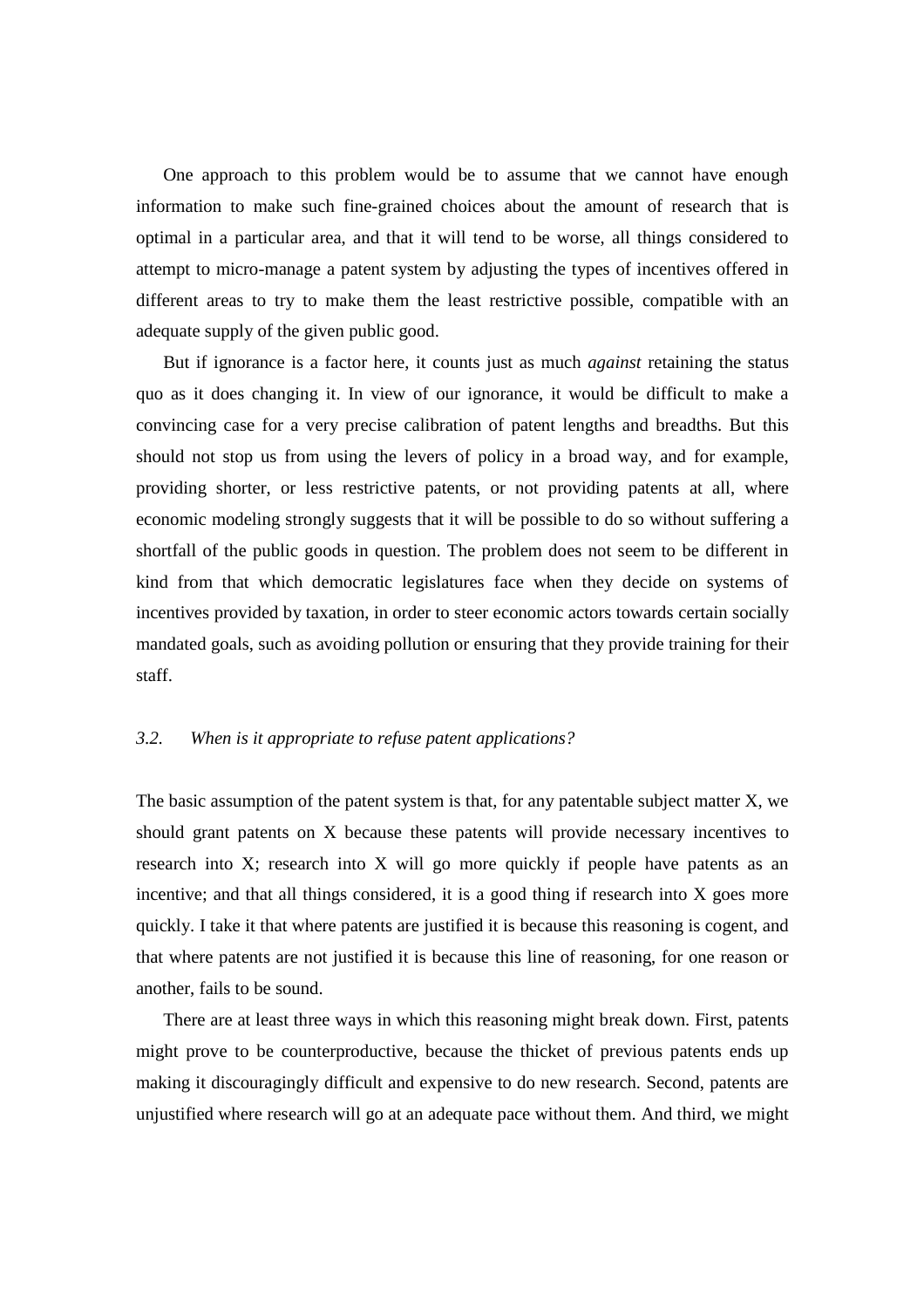judge patents in certain areas illegitimate, *despite* the fact that they increase the amount of research in a particular area, if so doing would have morally unacceptable side effects.

## *3.2.1. The tragedy of the anticommons*

It is too hasty to assume that just because, other things being equal, the prospect of a patent will act as an incentive to an individual agent to do more research into X, that therefore granting patents for research into X will lead to more new and useful products being produced. All forms of creativity and research require a *commons*: that is, a pool of ideas, concepts and theories that researchers can draw on freely in order to construct their new inventions.<sup>34</sup> Patents by their very nature reduce the pool of ideas that others can freely draw on freely in making their own inventions and doing their own research. Thus if a patent has *already* been granted that covers X (or part of X), then this operates as a disincentive to research on X. As Benkler puts it, patents

raise the expected returns from information production, and are thereby thought to induce investment in information production and innovation. However, they also increase the costs of information inputs. If certain existing innovations are more likely covered by patent, the current producers will more likely have to pay for innovations or uses that in the past would have been freely available from the public domain. Whether, overall, any given regulatory change that increases the scope of exclusive rights improves or undermines new innovation therefore depends on whether, given the level of appropriability that preceded it, it increased input costs more or less than it increased the prospect of being paid for one's outputs. (2006, p.49)

It will be a matter for empirical research to determine whether, and in what types of situations, patents will create a tragedy of the anticommons: that is, a situation where granting patents will become counterproductive, in that the difficulty of navigating the thicket of existing patents will become so great as to outweigh the positive effects of providing patent incentives.<sup>35</sup>

Do patents on GM crops currently create a tragedy of the anticommons? And if they do not now, is it likely they will in the future? Cases such as that of Golden Rice have

<sup>&</sup>lt;sup>34</sup> For more on the concept of the commons in this context, see Lessig, 2002, esp. pp. 19-22.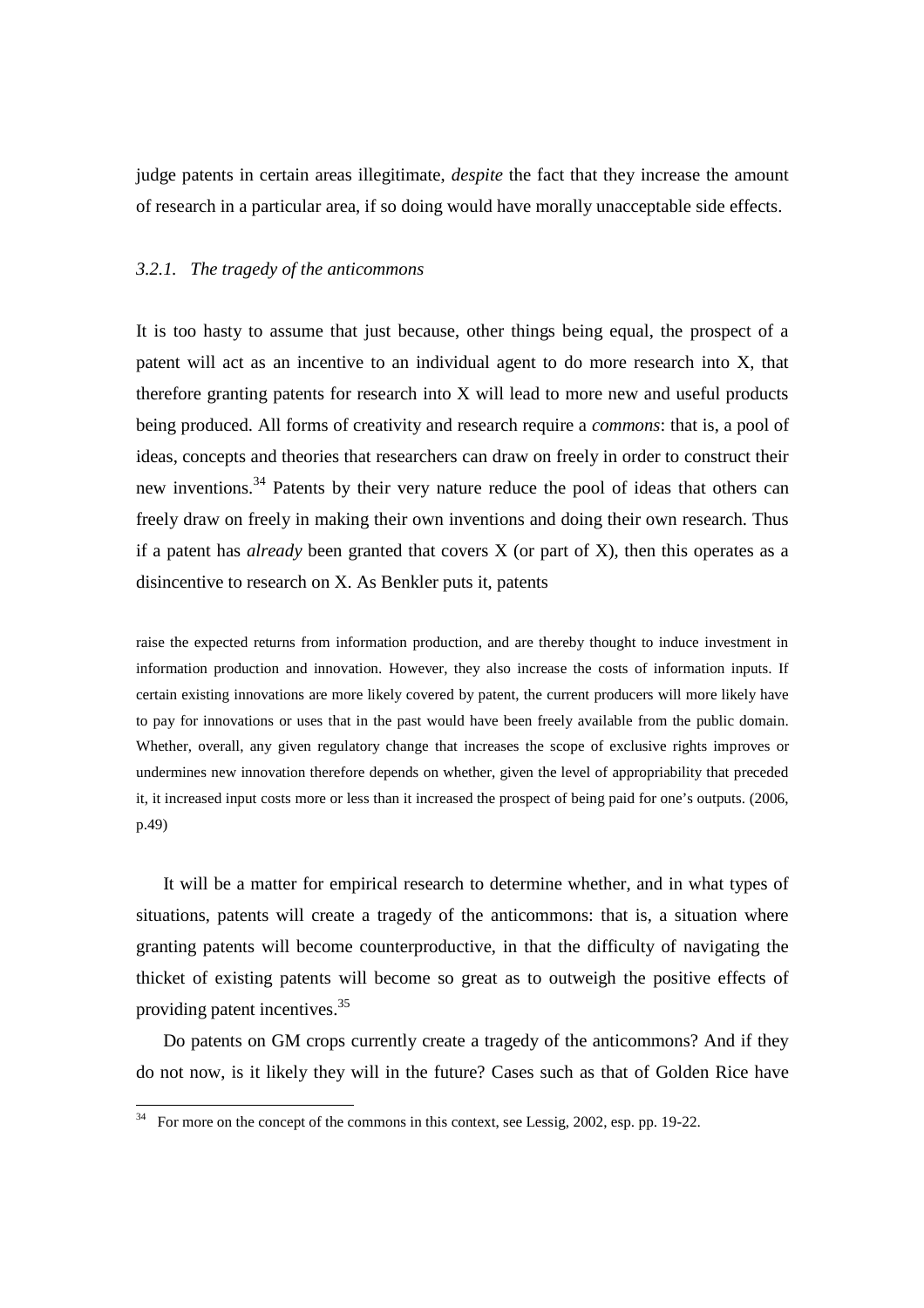suggested to many that this is indeed a serious worry.<sup>36</sup> Research on Golden Rice was funded non-commercially, with the humanitarian aim of helping those worst off. When their funder, the Rockefeller Foundation commissioned an audit of the patents and technical property rights they would have to license in order to establish a "freedom to operate," they discovered 70 patents that would need to be licensed, and 15 technical property components; and the researchers decided that the only way to bring the product to market would be to transfer the intellectual property rights to AstraZeneca.<sup>37</sup> But it is difficult to know how strong a conclusion we should draw from this one case. For example, Golden Rice's inventor has argued that it was only as a result of patents that the information that he needed to license was made public, and so the research would not have been possible at all without patents. (Potrykus, 2001)

The key problem, as Streiffer (2006) argues, is that we simply do not have the data that would decide this issue: we simply do not have enough evidence to say whether or not the restrictions that patents on GM crops place on research will have consequences on the level of innovation that are positive or negative. So I take it that the question of whether there is a tragedy of the commons remains open, and we require further research on the issue  $38$ 

But it is important to note that, insofar as this uncertainty is merely an empirical one as to which way will be the most effective way of delivering new inventions, there are reasons to favor an approach that does not allow patents. For if we were able to procure the same amount of innovation in GM crops in two ways, the first with patent protection, and the second without, there is reason to think that the option without patents would be

<sup>&</sup>lt;sup>35</sup> The term "tragedy of the anticommons" originates with Heller, 1998.<br><sup>36</sup> Golden Pice was supposed to be a GM crop that would be of be-

Golden Rice was supposed to be a GM crop that would be of benefit to those in Asia who suffer blindness as a result of vitamin A deficiency from eating a diet consisting mainly of rice. Golden rice was supposed to prevent this, by allowing the body to convert the beta-carotene that had been genetically engineered into the rice into vitamin A.

 $\frac{37}{100}$  For an account of this worry, see for example, Food Ethics Council, 2003.

In default of such evidence, the most we can do is to point out the structural issue that makes it more plausible to be worried about the tragedy of the anticommons in GM crop patents, than in patents on other items. This is the number of existing patents the average new invention in a particular area will have to take into account, either by licensing or inventing around them. The fewer and the narrower the scope of such patents, the easier it will be to avoid the tragedy of the anticommons. Conversely, the greater the number and the broader such patents are, the more difficult it will be to avoid the tragedy of the anticommons. Cases like Golden Rice suggest that the number of patents that will need to be licensed to bring a GM crop to market is likely to be much higher than, say to bring a new paperclip or icecube maker to market.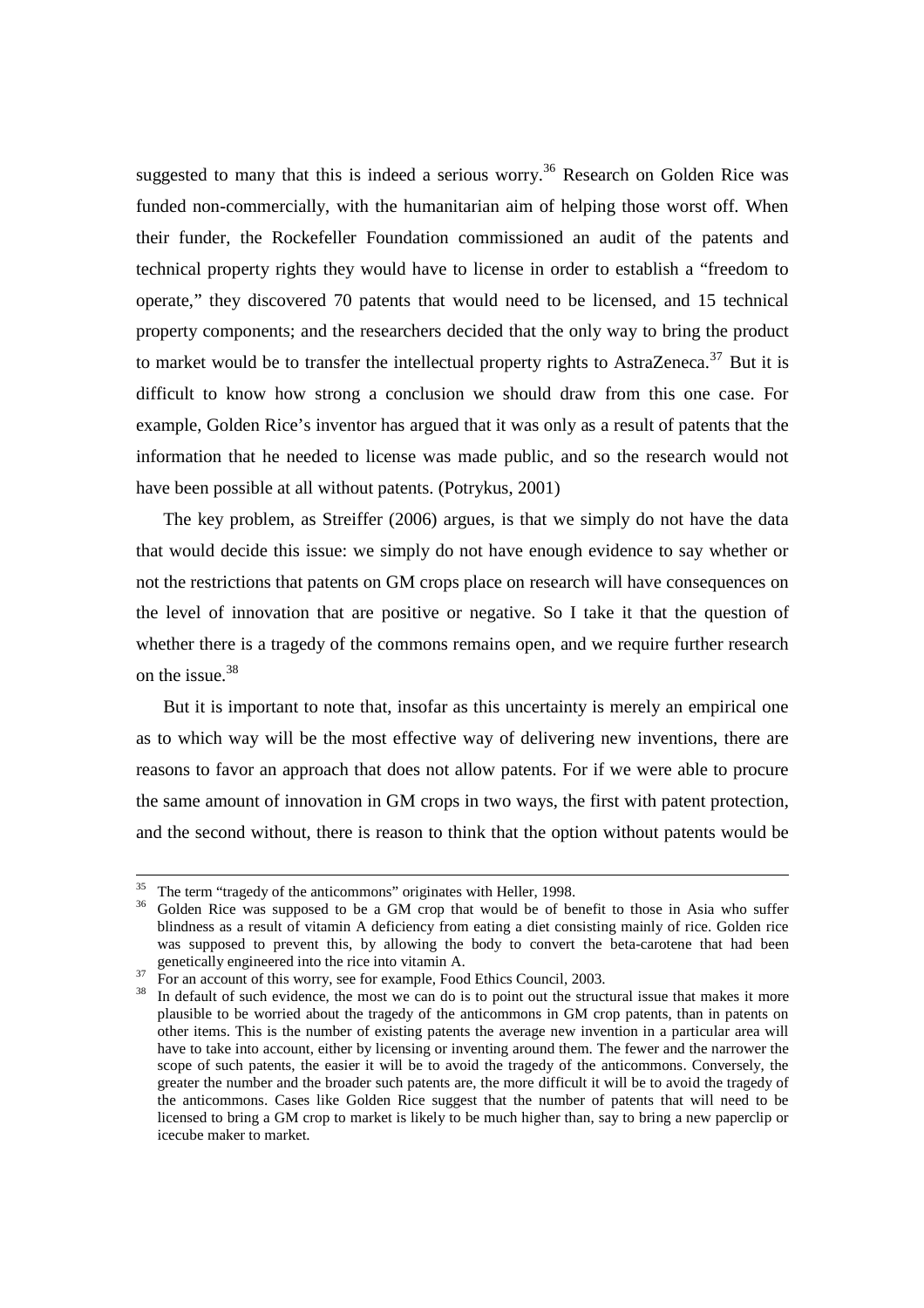superior on grounds of justice. This is because a society without patents will allow each person to make use of a given resource, regardless of their personal circumstances, whilst a society with patents will restrict access to the good to those who are able to pay. And assuming that wealth is not spread equitably around the global economy,

the market is a poor measure of comparative welfare. A system that signals what innovations are most desirable and rations access to these innovations based on ability, as well as willingness, to pay, over-represents welfare gains of the wealthy and underrepresents welfare gains of the poor. ... [It] is unjust because it is geared toward serving small welfare increases for people who can pay a lot for incremental improvements in welfare, and against providing large welfare increases for people who cannot pay for what they need. (Benkler, 2006, p. 303)

Hence if we were genuinely uncertain whether or not patents would increase the number of inventions of a given type, then considerations of justice would tip the scales against allowing patents, even if we were to think justice only of minor importance.

### *3.2.2. Patents are unjustified where research would go quickly enough without them*

Even assuming that removing patents on GM crops would decrease the rate of innovation, it does not follow that the pace of research would then be *inadequate.* For slowing the rate of research on GM crops would be an effective way of making some progress on the crisis of trust that has beset GM crops, especially in Europe. This would be important, as it seems unlikely that GM crops can reach their potential to benefit society until this problem of trust has been solved. The crisis of trust has had many causes, one of which has been irresponsible media reporting.<sup>39</sup> Two factors that have certainly been significant and that removing patents on GM crops could remedy are the feeling that major changes are happening very quickly without adequate time for reflection; and the feeling that the risk/benefit ratio of GM crops thus far has been lopsided (the risks of such crops fall on everyone, whether they have consented or not, whilst the only apparent benefits accrue to the patent holders and the supermarkets). Removing patents on GM crops would be likely to slow down the pace of research

<sup>39</sup> See for example POST, 2000 and O'Neill, 2002, chapter 8.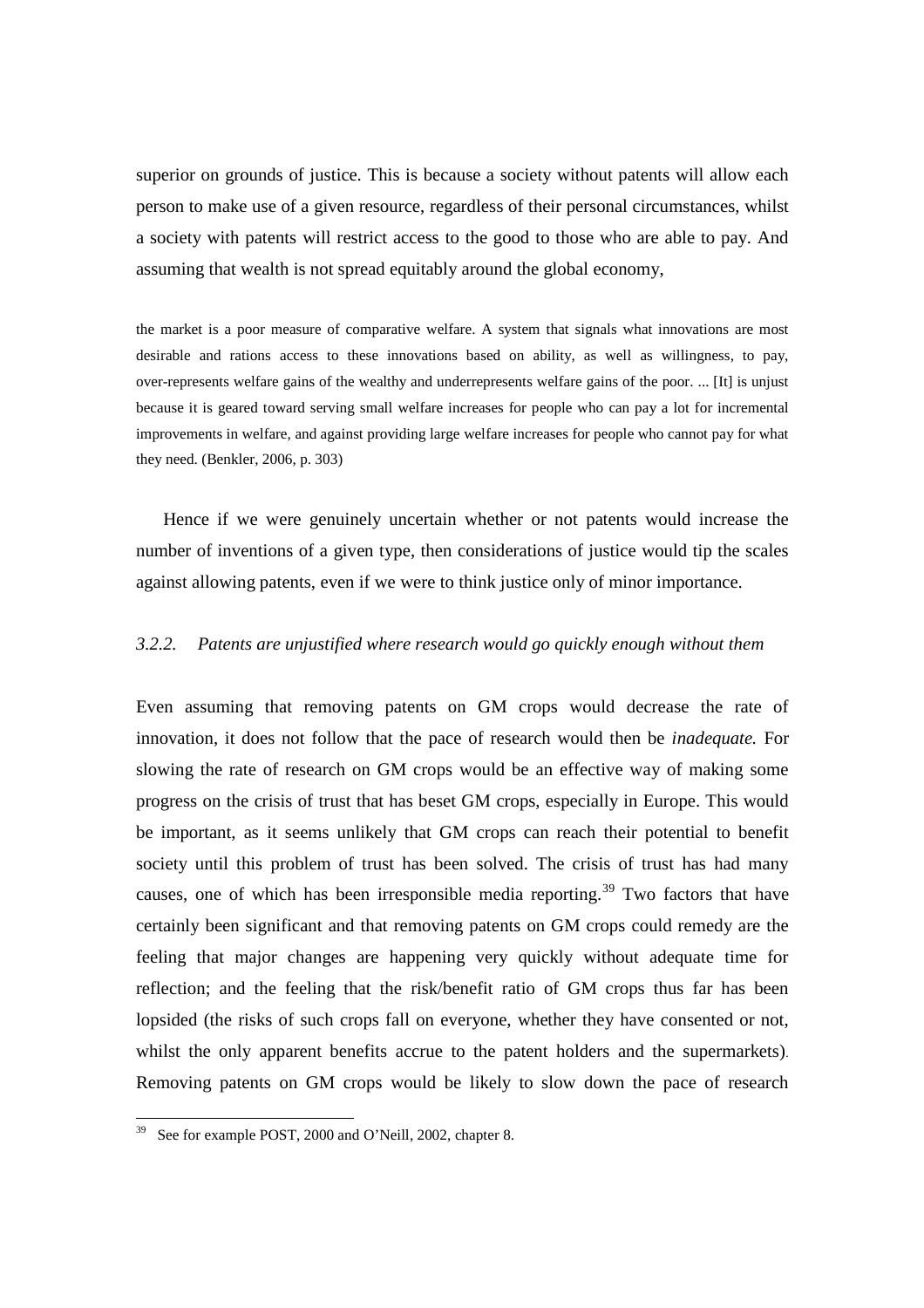somewhat, thus giving the moral consensus more time to catch up with the science; it would increase the openness and the democratic accountability of research by shifting research back towards the public sector; and the renewed emphasis on the public sector and democratic accountability would make it more likely that the research done would produce GM crops that would be of recognizable benefit to society.

# *3.2.3. Patents with ethically unacceptable side effects*

Patents can be unjustified even if they would be successful at producing more research and more products in a particular field, if they would have side effects that would outweigh the benefits of the increased research and products. In the introduction, we mentioned the fact that many (around 80) countries do not allow patents on surgical and veterinary treatments. While it is plausible to think that more (and better) methods of surgical treatments would be produced if we were to allow their inventors to collect money by excluding other doctors from making use of them, doing so would seem to many to have unacceptable side-effects. In particular, it would risk a corrupting effect on the practice of medicine, and a potential denial of life saving techniques to those who need them.

I take it that the underlying moral principle here is that it is illegitimate to give someone a license to make money by excluding others from having their basic human needs met, where those needs could be met without any cost to the person excluding.<sup>40</sup> But some patents on GM crops, where they are applied in the developing world, *will* involve excluding subsistence farmers from access to a technology that could be vital for meeting their basic needs, where these needs could be met without cost to the company. So insofar as this principle is valid, it militates against patents on GM crops that are necessary for food security just as strongly (perhaps even more strongly) than it does against patents on surgical and veterinary treatments.<sup>41</sup>

<sup>&</sup>lt;sup>40</sup> The concept of "cost" is very slippery here: there is a reading of cost on which it would cost the patent holder something every time someone uses the patented process without paying them. I argue in Wilson (forthcoming) that this conception of cost does not survive scrutiny.

Someone might attempt to draw the opposite conclusion: namely that given we think it acceptable to have patents on pharmaceuticals despite their obvious incompatibility with this principle, there must be something wrong with the principle. However, I do not see that widespread nonadherence to a proposed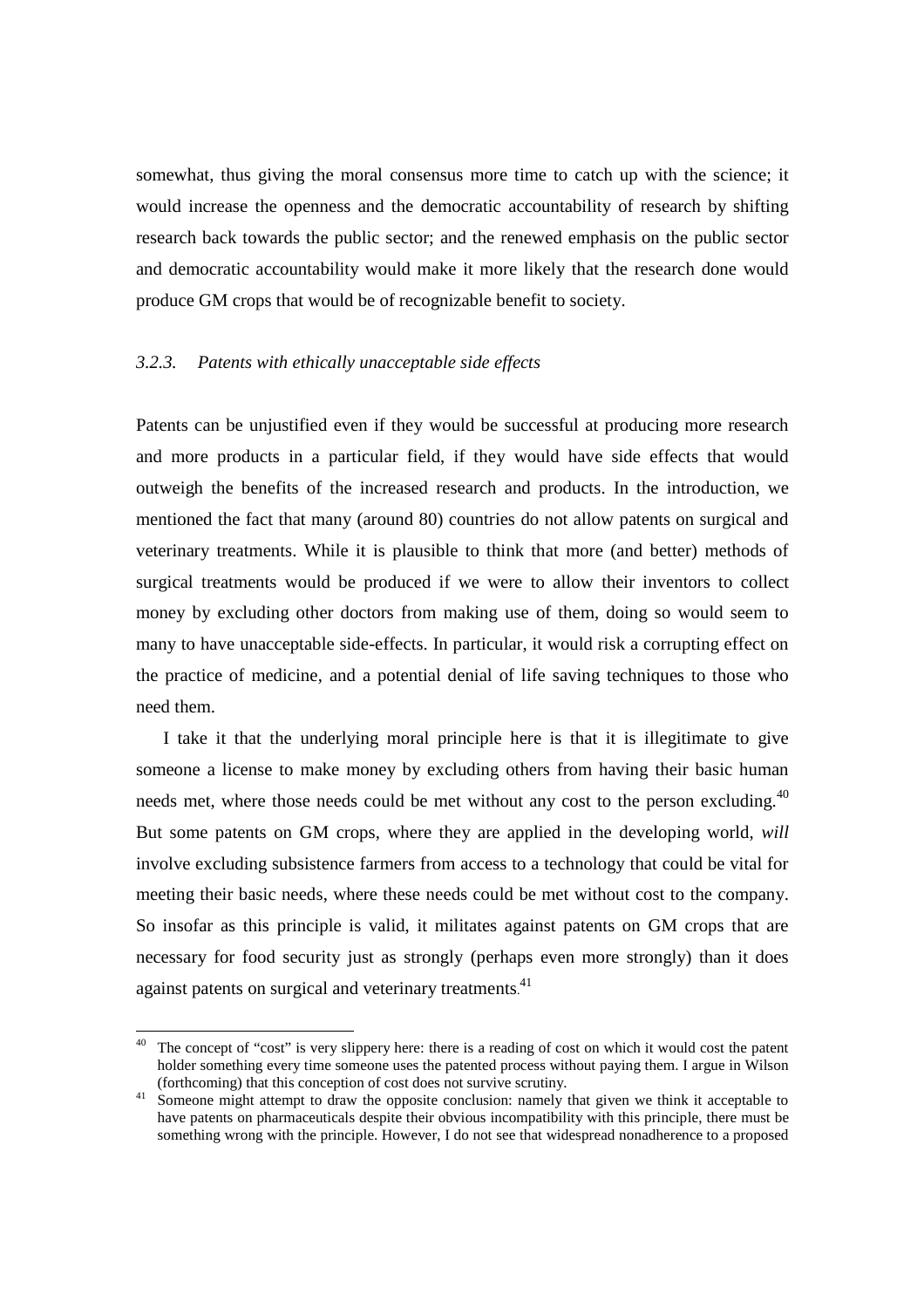## 4. CONCLUSION

My overall conclusion is that we should *not* allow patents on GM crops. This has not been an obvious conclusion, and the issue is quite finely balanced. The Precautionary Principle, which Resnik brought in to attempt to adjudicate the issue, proved to be unhelpful. The question has turned less on issues of uncertainty than on the argumentatively more tractable question of the type of society that we wish to create. Resnik assumes that a broadly utilitarian approach to patents on GM crops, which simply aims to maximize happiness overall, is correct. We saw that there was no necessity to follow him in this.

I have presented a number of reasons why, given a perspective that takes issues of justice and equality more seriously, we should not grant patents on GM crops. Doing so would have the effect of moving much GM crop development from the private sector into the public sector, and would be likely to slow development of GM crops overall. But, as we have seen, this is not an ethical problem: rather, GM crop research has thus far been going far faster than the public as a whole has been happy with, and so slowing the pace would be to this extent, unproblematic, and moreover the crops that would be developed in the public sector would be more likely to fulfil GM's oft-cited potential to reduce world hunger than would crops developed merely for profits.

Providing a full defense of this broader vision of a society is, of course, beyond the scope of this article, but I hope that at the very least I have shown that, given a commitment to justice and to equality, we should not grant patents on GM crops.

#### **REFERENCES**

Benkler, Y., *The Wealth of Networks* (New Haven: Yale University Press, 2006).

moral principle serves to refute it. Rather, in order to refute the principle, someone would need to produce a counterexample – a case where *it is* morally legitimate to exclude another from meeting their basic human needs, even though their meeting their needs would not cost you anything. I suspect that it will prove difficult to do so, given that such behavior will always involve treating the other as a mere means to our end. (This suggests that pharmaceutical patents may be more difficult to justify than is usually thought. See Pogge, 2006).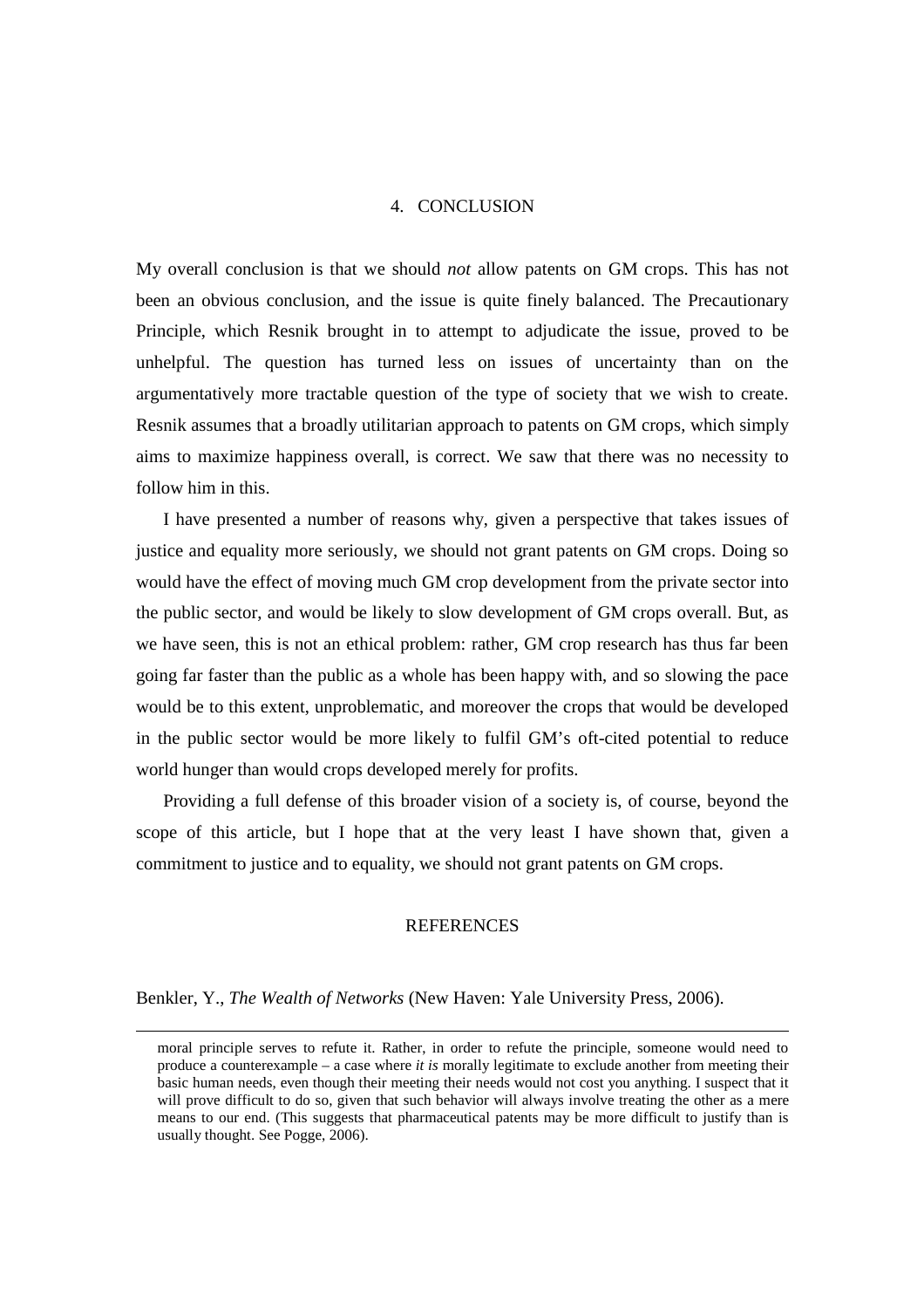- Carpenter J. and L. Gianessi, *Agricultural Biotechnology: Updated Benefit Estimates* (National Center for Food and Agricultural Policy, 2001). Available from http://www.ncfap.org/reports/biotech/updatedbenefits.pdf. Last accessed 14 Sept 2006.
- Fisher, W., "The Growth of Intellectual Property: A History of the Ownership of Ideas in the United States." Manuscript, 1999. Available from http://cyber.law.harvard.edu/people/tfisher/iphistory.pdf. Last accessed 17 Feb 2006.
- Food Ethics Council, *Engineering Nutrition: GM crops for global justice?* Food Ethics Council 2003.
- Food Ethics Council, *Novel Foods: Beyond Nuffield.* 1999.
- Gaus, G. (2001a), "What Is Deontology? Part One: Orthodox Views," *Journal of Value Inquiry* 35(2) (2001), pp. 27-42 .
- Gaus, G. (2001b), "What Is Deontology? Part Two: Reasons to Act," *Journal of Value Inquiry* 35(2) (2001), pp. 179-193.
- Harris, J. and S. Holm, "Precautionary principle stifles discovery," *Nature* (400) (1999), pp. 398.
- Harris, J. and S. Holm, "Extending human lifespan and the precautionary paradox," *Journal of Medicine and Philosophy*, 27(3) (2002), pp. 355-368.
- Heller, M., "The Tragedy of the Anticommons: Property in the Transition from Marx to Markets," *Harvard Law Review* 111(3) (1998) pp. 622-688.
- Hettinger, E., "Justifying Intellectual Property," *Philosophy and Public Affairs* 18(1) (1989) pp. 31-52.
- Hughes J., "How not to criticise the Precautionary Principle," *Journal of Medicine and Philosophy* (Forthcoming).
- Lessig, L., *The Future of Ideas: The Fate of the Commons in a Connected World* (Vintage, New York, 2002).
- Manson, N., "Formulating the Precautionary Principle," *Environmental Ethics* (24) (2002) pp. 263-274.
- McGowan, D., "Copyright Nonconsequentialism," *Missouri Law Review* 69(1) (2004) pp. 1-72.
- Mill, J., *Autobiography,* ed. by J. Robson (London: Penguin, 1989 [1873]).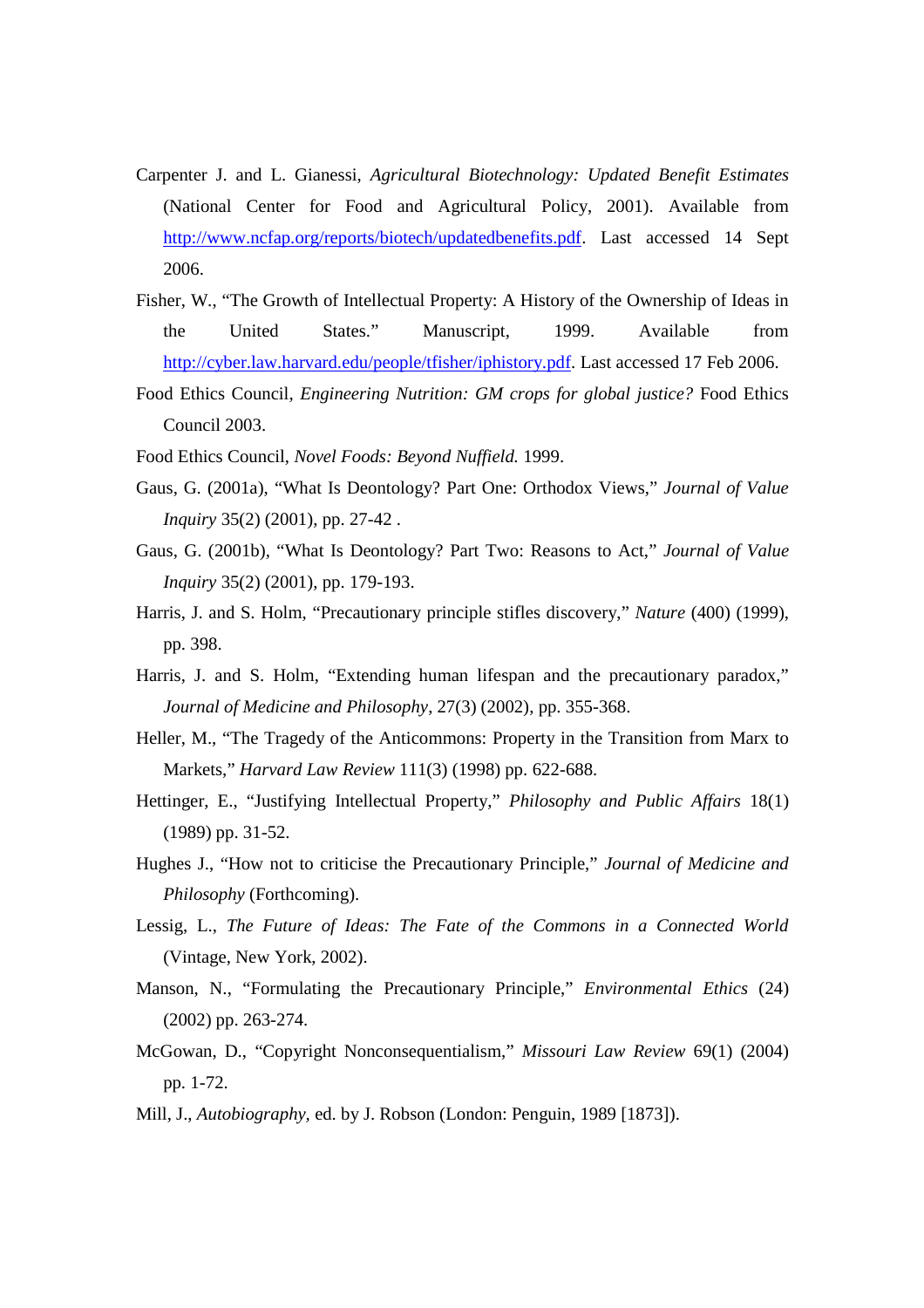Nozick, R., *Anarchy, State and Utopia* (Basil Blackwell, Oxford, 1974).

- Nuffield Council on Bioethics, *Genetically Modified Crops: the ethical and social issues.* 1999.
- O'Neil, O., *Autonomy and Trust in Bioethics* (Cambridge University Press, Cambridge, 2002).
- Piper, T., "The Un-Patentability of Medical (Diagnostic) Methods: A Promise and its Perils," *OIPRC Electronic Journal of Intellectual Property Rights* WP 11/03 (2003).
- Parliamentary Office of Science and Technology (POST), *The Great GM Food Debate: A Survey of the Media Coverage of the First Half of 1999,* Report 138 (2002). Available from www.parliament.uk/post/home.htm
- Pogge, T., "Montréal Statement on the Human Right to Essential Medicines," *Cambridge Quarterly of Healthcare Ethics* 15 (2) (2006)
- Potrykus, I., "Golden Rice and Beyond," *Plant Physiology* 125 (2001), pp. 1157–1161,
- Railton, P., "Alienation, Consequentialism, and the Demands of Morality," *Philosophy and Public Affairs* 13 (1984) pp. 134-71.
- Rawls, J., *A Theory of Justice* (Oxford University Press, Oxford, revised ed. 1999; original edition 1971).
- Resnik, D., *Owning the Genome: A Moral Analysis of DNA Patenting* (State University of New York Press, Albany, 2004)*.*
- Ross, W., *The Right and the Good* (Oxford: Oxford University Press, 1930).
- Sagoff, M., "Are Genes Inventions? An Ethical Analysis of Gene Patents," in J. Burley and J. Harris (eds.), *A Companion to Genethics* (Blackwell, Oxford, 2002, pp. 420-437).
- Sandin, P., *Better Safe than Sorry: Applying Philosophical Methods to the Debate on Risk and the Precautionary Principle.* Theses in Philosophy from the Royal Institute of Technology 2004. Stockholm.
- Scotchmer, S., *Innovation and Incentives* (MIT Press, Cambridge Mass., 2004)
- Stich, S., "The Recombinant DNA Debate," *Philosophy and Public Affairs* 7 (1978), pp. 187-205.
- Streiffer, R., "Academic Freedom and Academic-Industry Relationships in Biotechnology," *Kennedy Institute of Ethics Journal* 16 (2) (2006), pp. 129-149.